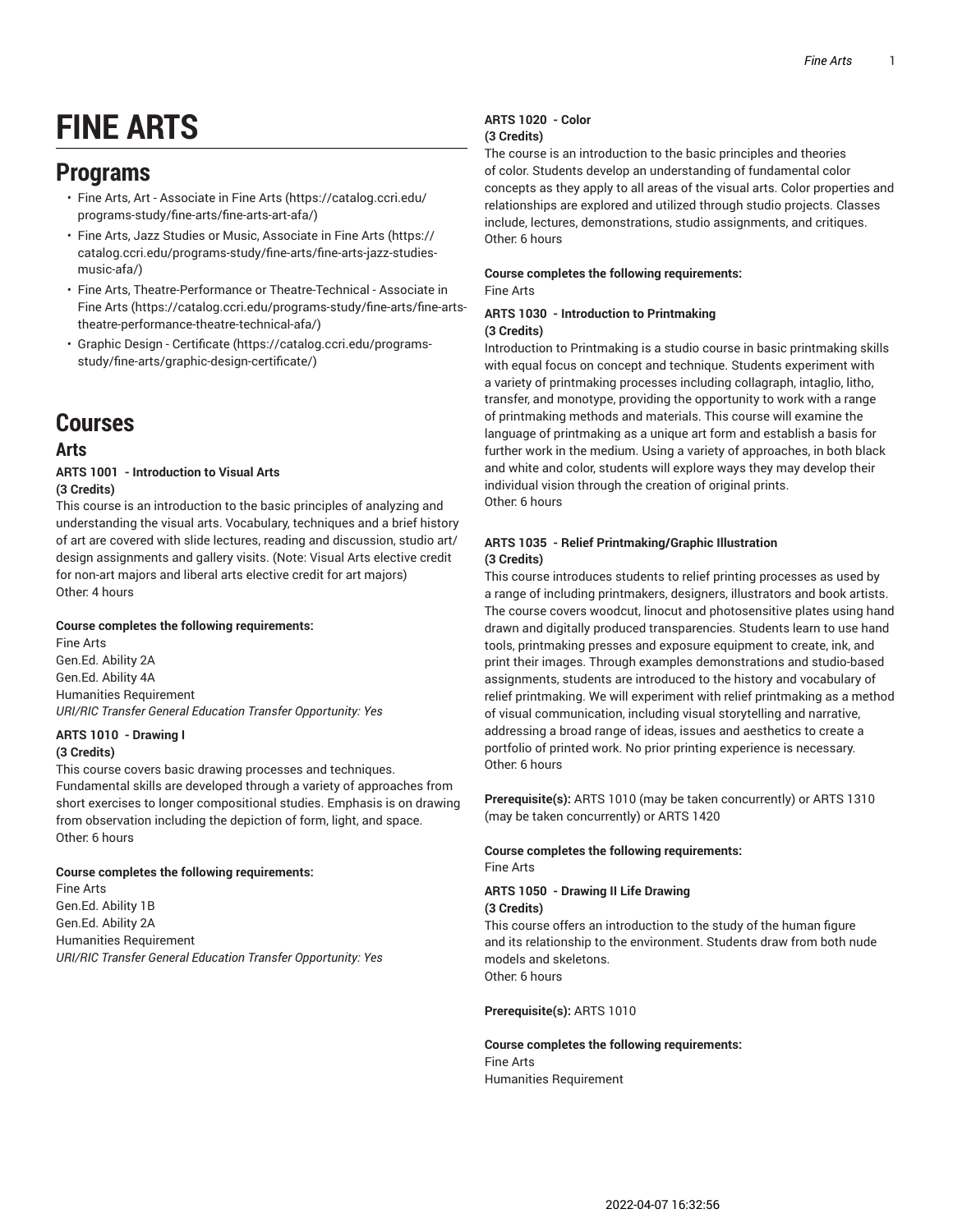### **ARTS 1310 - Two-Dimensional Design**

#### **(3 Credits)**

This course examines the basic elements of design including line, shape, value, color, texture, movement and direction; and the principles of design, such as balance, unity, emphasis, variety and similarity. Primary focus is on studying the potential for visual communication when composing an image or design using the two-dimensional or flat, format. Classes include lectures, demonstrations, studio assignments and critiques. Other: 6 hours

#### **Course completes the following requirements:**

Fine Arts Gen.Ed. Ability 1B Gen.Ed. Ability 2A Humanities Requirement *URI/RIC Transfer General Education Transfer Opportunity: Yes*

#### **ARTS 1410 - Three-Dimensional Design**

#### **(3 Credits)**

This studio course introduces students to the elements, principles and construction methods used in making art and design in three dimensions. Using simple materials such as wire, cardboard, Foam-core and plaster, students learn to organize forms in space. The elements of three-dimensional design, including line, plane, volume and mass; and the principles of three-dimensional design, including repetition, variety, rhythm, balance, emphasis and economy, will be studied and used in the making of studio projects. Classes include lectures, demonstrations, studio assignments and critiques. Other: 6 hours

#### **Course completes the following requirements:**

Fine Arts Gen.Ed. Ability 1B Gen.Ed. Ability 2A Humanities Requirement *URI/RIC Transfer General Education Transfer Opportunity: Yes*

#### **ARTS 1420 - 4D Animation and Design**

#### **(3 Credits)**

This course examines the basic elements of art and design in space and time. Students are introduced to artists working with 4D and New Media Arts to explore their own ideas, spaces and time-based techniques while developing critical thinking in relation to subject, medium, form and content and how all of these can create or effect meaning in 4D art. Students will create works of art using time based techniques such as time lapse, basic cell animation, stop motion, go motion, basic green screen, and sound.

Other: 6 hours

#### **ARTS 1500 - Fine Art Seminar (3 Credits)**

Required of all AFA graduates, Fine Art Seminar is a capstone course which prepares students to set and pursue goals, such as: transfer to a four-year art program, or to explore careers in the fields of art and design. Seminar topics include: portfolio preparation, resume development, art school selection, photographing of artwork and exhibition construction. Students will participate in a professionally designed group exhibition which will be held at least once a year in the college's galleries. (Prerequisites: at least 2 studio courses and 1 art history course or permission of the instructor. Recommended: This class should be taken during the 3rd or 4th semester of the student's program of studies.)

Lecture: 3 hours

#### **ARTS 1510 - Art History: Ancient to Medieval (3 Credits)**

This course is a survey of visual art from prehistory through Gothic Europe. Emphasis is placed on how art, architecture and functional objects provide evidence of the religious beliefs and cultural structures of early civilizations. Regions covered include Egypt, the Near East and Europe.

Lecture: 3 hours

**Prerequisite(s):** ENGL 1005 or ENGL 1005A or ENGL 1010 or ENGL 1010A or English Wrtg Course Placement

#### **Course completes the following requirements:**

Fine Arts Gen.Ed. Ability 2A Gen.Ed. Ability 4A Humanities Requirement *URI/RIC Transfer General Education Transfer Opportunity: Yes*

#### **ARTS 1520 - Art History: Renaissance to Modern (3 Credits)**

This course is a survey of visual art and architecture from the Renaissance through the 20th century, focused primarily upon European and American study. The manner in which art both reflects and shapes history is a central means of exploration, leading to the complexities of art in the Post-Modern period. Lecture: 3 hours

**Prerequisite(s):** ENGL 1005 or ENGL 1005A or ENGL 1010 (may be taken concurrently) or ENGL 1010A or English Wrtg Course Placement

#### **Course completes the following requirements:**

Fine Arts Gen.Ed. Ability 2A Gen.Ed. Ability 4A Humanities Requirement *URI/RIC Transfer General Education Transfer Opportunity: Yes*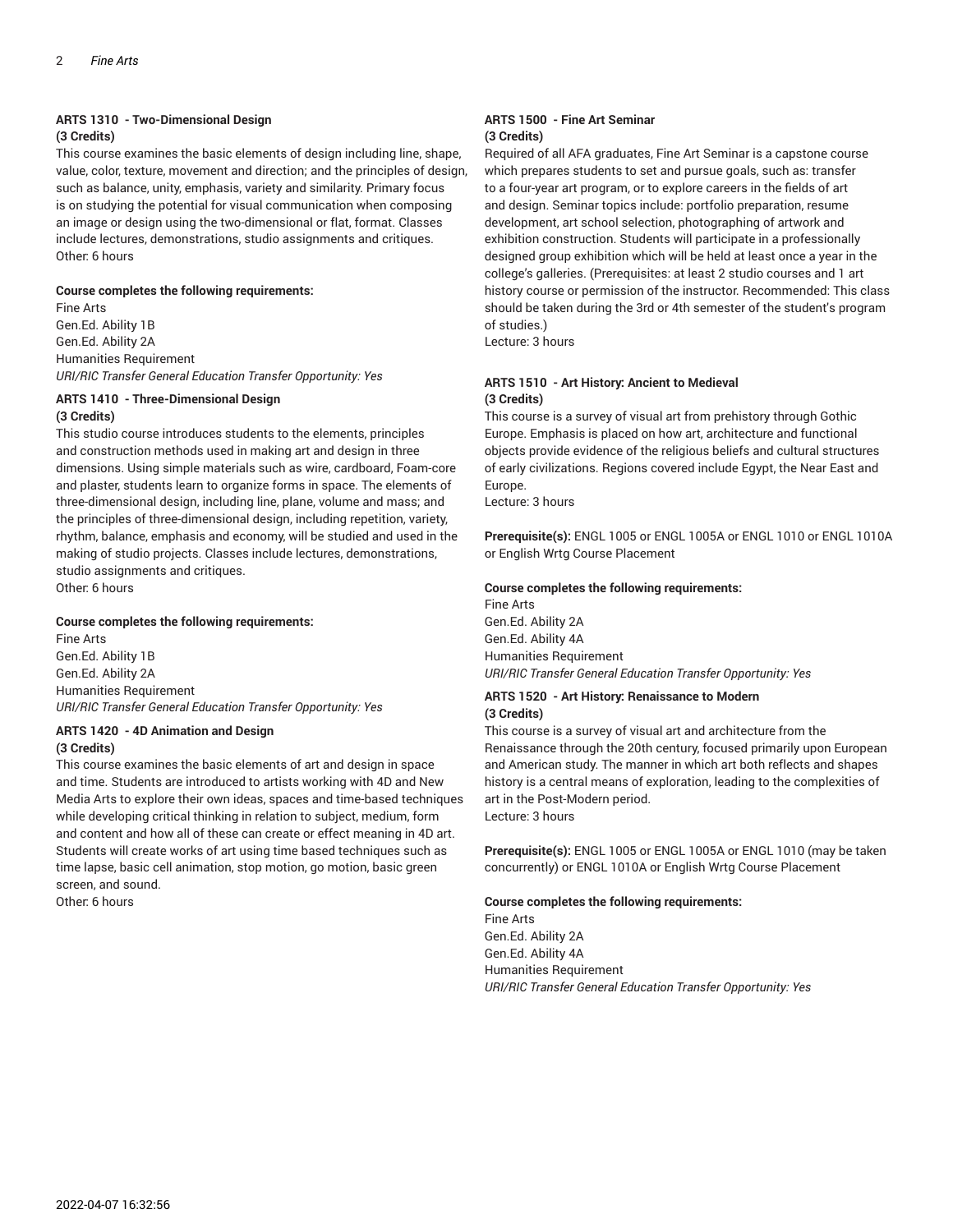#### **ARTS 1530 - Art History: Africa, Asia, Oceania and the Americas (3 Credits)**

This course introduces artistic traditions of people in in Africa, Asia, Oceania, and the Americas and explores how examples drawn from historical and contemporary sources convey expressive meaning, relate to religion and philosophy, and reflect historical, political, and economic conditions. Rather than attempt to gain a comprehensive knowledge of a single region or culture, specific topics of inquiry provide insights about how material choices, forms and designs communicate knowledge related to spiritual beliefs and cultural traditions. Through readings and research, the course examines both Western and local/indigenous perspectives related to art around the globe. Lecture: 3 hours

**Prerequisite(s):** ENGL 1005 or ENGL 1005A or ENGL 1010 (may be taken concurrently) or ENGL 1010A or English Wrtg Course Placement

#### **Course completes the following requirements:**

Fine Arts Gen.Ed. Ability 2A Gen.Ed. Ability 4A Humanities Requirement *URI/RIC Transfer General Education Transfer Opportunity: Yes*

#### **ARTS 1550 - Art History: Modern through Contemporary (3 Credits)**

This course identifies and analyzes art after 1945 in the U.S. and prominent art centers internationally. Emphasis is placed on artists' philosophies, art media and processes, and the role of art in society, politics and culture. Major movements in Modernism, Post-Modernism and Contemporary are addressed. Topics are presented through reading, lecture, discussion, writing, video, and museum/gallery visits. Lecture: 3 hours, Lab: 1 hour

**Prerequisite(s):** ENGL 1005 (may be taken concurrently) or ENGL 1005A or ENGL 1010 (may be taken concurrently) or ENGL 1010A or English Wrtg Course Placement

#### **ARTS 1610 - Textile Design/Fibers (3 Credits)**

This course is designed to introduce students to a variety of dyeing and surface design techniques on fabric, with an emphasis on learning the elements and principles of two-dimensional design. Techniques may include shibori tie-dye, batik wax-resist, paste-resist, block printing and photo transfer. Traditional and contemporary examples of these processes are presented and good craftsmanship is emphasized. Other: 6 hours

#### **Course completes the following requirements:** Fine Arts

#### **ARTS 1630 - Introduction to Sculpture and Form (3 Credits)**

Concept development and structural problem-solving are emphasized in this study of sculpture and three-dimensional form. Studio assignments evolve out of an examination of historical and contemporary examples of sculpture, architecture, design and engineering, as well as forms found in the natural world. Classes include demonstrations, studio assignments, critiques and lectures.

Other: 6 hours

#### **Course completes the following requirements:** Fine Arts

#### **ARTS 1650 - Ceramics I (3 Credits)**

This course is an introduction to fine art ceramics. Coil, slab and other basic hand building methods as well as glazing and various kiln firing methods are covered. Kiln and basic glazes are provided; clay and tools must be purchased. Other: 6 hours

#### **Course completes the following requirements:** Fine Arts

### **ARTS 1660 - Ceramics II**

#### **(3 Credits)**

This is a continuation of fine arts ceramics using advanced hand-building techniques. Wheel throwing, glaze formulation, kiln management and alternative firing methods are introduced. Kiln and basic glazes are provided; clay and tools must be purchased. Other: 6 hours

#### **Prerequisite(s):** ARTS 1650

#### **Course completes the following requirements:** Fine Arts

#### **ARTS 1710 - Graphic Design I (3 Credits)**

This course provides an introduction to the basic principles of graphic design and visual communication. Graphic representation and typographic fundamentals are explored with electronic and traditional media, tools, skills and methodology. A history of graphic communication is presented through example and slide presentation. Other: 6 hours

#### **Course completes the following requirements:**

Fine Arts Humanities Requirement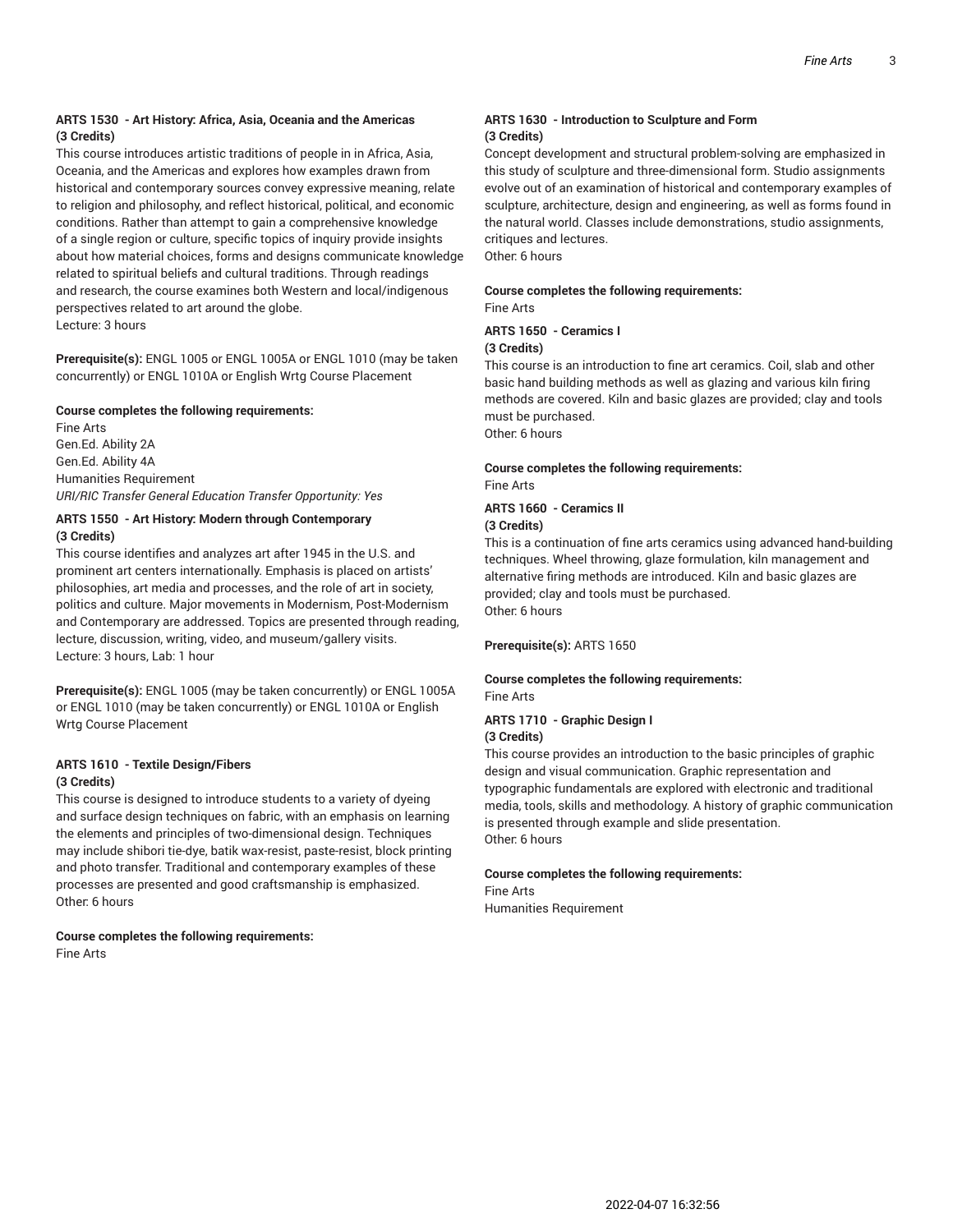#### **ARTS 1720 - Graphic Design II (3 Credits)**

This course continues coverage of concepts introduced in Graphic Design I. Focus is on creative image making and typographic development in a variety of visual formats. Projects provide experience with elements of print and/or digital publication design, logo design, poster design and the design of visual systems.

Other: 6 hours

**Prerequisite(s):** ARTS 1710

#### **Course completes the following requirements:**

Fine Arts

Humanities Requirement

#### **ARTS 1810 - Darkroom Photography I (3 Credits)**

This course emphasizes the creative and expressive aspects of form and content of traditional black and white photography using light sensitive materials. Course covers principles of exposure using cameras, film, and paper to make photographic images. Darkroom printing, alternative cameras and processes will also be included. Students provide or borrow a 35 mm SLR film camera with manual exposure controls. Other: 6 hours

#### **Course completes the following requirements:** Fine Arts

#### **ARTS 1820 - Darkroom Photography II (3 Credits)**

Practice and refinement of basic black and white photographic techniques and introduction to advanced material. The history, styles and critical theory of photography are presented. Students create visually and conceptually unified portfolios focusing on presentation, sequencing and multiple images.

Other: 6 hours

**Prerequisite(s):** ARTS 1810

### **ARTS 1840 - Digital Art**

#### **(3 Credits)**

Digital Art introduces students to the expressive potential of computerbased creative practices. By surveying pixel, vector, and time-based image-making tools students are given a broad base from which to experiment, explore, and express their creative voices. Other: 6 hours

#### **ARTS 1845 - Video Art (3 Credits)**

This course is an introduction to the use of video as a form of artistic expression and visual communication. Students learn about structure, form, rhythm and pace. Emphasis is placed on image and sound manipulation, editing and theory, as they relate to capturing video and audio, and finalizing content for DVD or web. Complete and short form projects are produced that explore the relationship of subject, form and content in the creation of meaning. Works by video artists are viewed and discussed.

Other: 6 hours

#### **ARTS 1850 - Digital Photography I (3 Credits)**

This course is an introduction to the technique of digital photography and its use as a form of artistic expression and visual communication. Course covers principles of image creation using digital cameras, image correction and manipulation with industry standard software, and inkjet printers to make photographic prints. Students provide or borrow a digital camera, which must have manual, program, aperture and shutter priority exposure modes.

Other: 6 hours

### **ARTS 2010 - Painting I**

#### **(3 Credits)**

This course offers an introduction to the painting process through an investigation of theories, materials and techniques. Historical and contemporary aesthetic issues are explored through studio assignments, slide lectures, discussions, critiques, and museum and gallery visits. Other: 6 hours

#### **Prerequisite(s):** ARTS 1010 or ARTS 1020

#### **Course completes the following requirements:** Fine Arts

#### **ARTS 2020 - Painting II (3 Credits)**

A continuation of Painting I, this course encourages further development of personal artistic expression with emphasis on aesthetic and critical theory. Lectures, discussions, studio assignments, critiques, and museum and gallery visits are included. Other: 6 hours

**Prerequisite(s):** ARTS 2010

#### **Course completes the following requirements:**

Fine Arts Humanities Requirement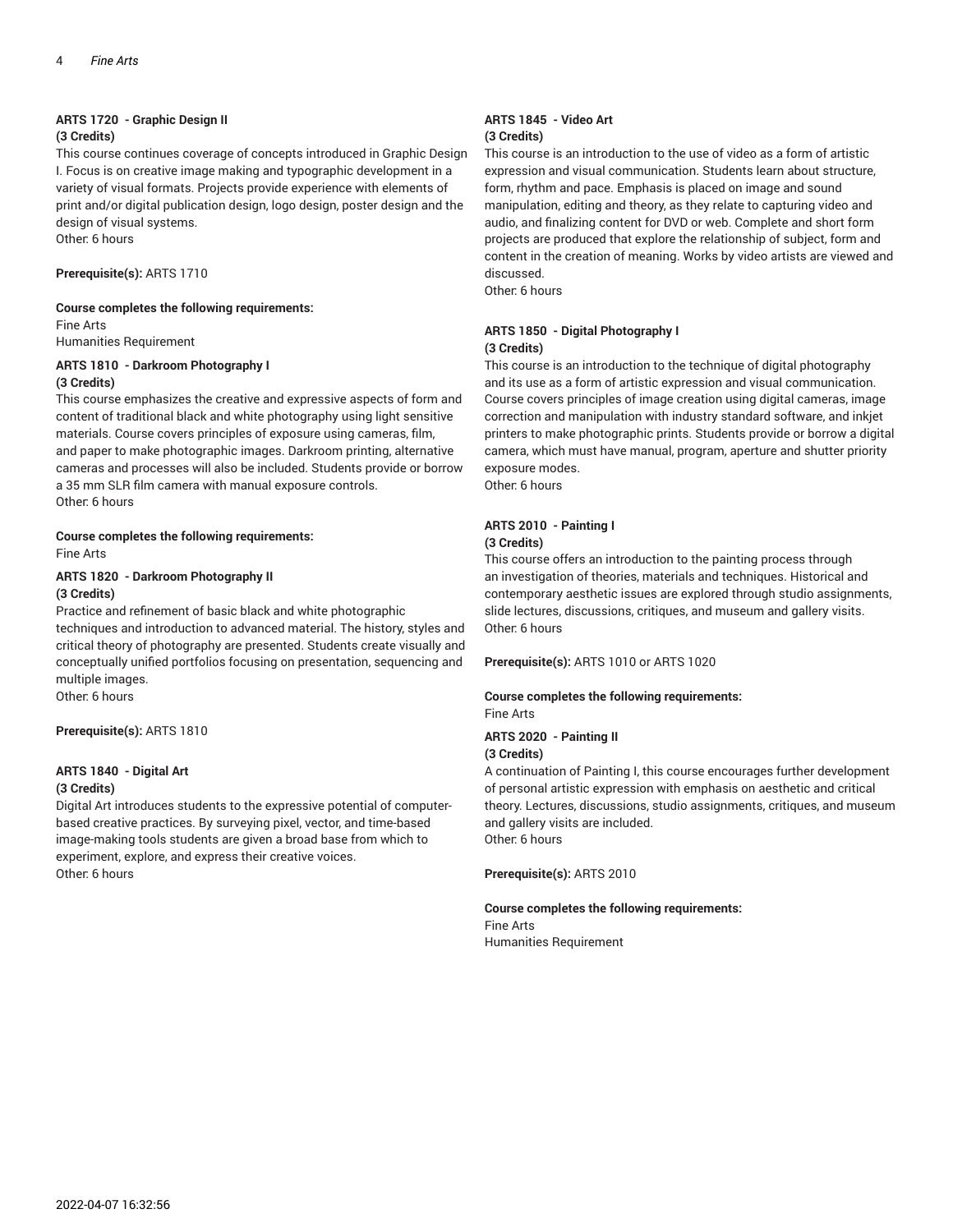#### **ARTS 2050 - Drawing III - Life Drawing (3 Credits)**

A continuation of Drawing II, this course emphasizes excellence in drawing, design and color in exploring relationships between the human figure and the environment.

Other: 6 hours

**Prerequisite(s):** ARTS 1050

#### **ARTS 2130 - Art Studio Seminar (3 Credits)**

This seminar course is for any student who wants to do advanced work in any studio area. The most advanced course offered by that particular studio area must have been successfully completed or taken concurrently. Seminar work involves independent Projects and research done under the guidance of an Art Department faculty advisor. Before signing up for Seminar, students must choose a faculty advisor and submit to them a proposed program of study for approval. Studio Seminar may be elected for one to three credits. Other: 6 hours

#### **ARTS 2360 - Printmaking II (3 Credits)**

A continuation of the material covered in Introduction to Printmaking, this course allows students to further their skills in printmaking media. Students will learn to use color processes, the registration of unique and multiple impressions, and the integration of digital or photo-sensitive plates. This course will encourage students to explore both traditional and alternate approaches to create printed images that reflect their individual interests.

Other: 6 hours

**Prerequisite(s):** ARTS 1030

**Course completes the following requirements:** Fine Arts

#### **ARTS 2660 - Ceramics III (3 Credits)**

Students are required to develop a proposal for a project(s) they will develop and create by the conclusion of the semester. Exploration of alternate construction methods other than those covered in Ceramics I and II are encouraged as well as an investigation into a personal artistic voice in clay. Kiln and basic glazes are provided; clay and tools must be purchased.

Other: 6 hours

**Prerequisite(s):** ARTS 1660

#### **Course completes the following requirements:** Fine Arts

Humanities Requirement

#### **ARTS 2820 - Photography Portfolio (3 Credits)**

The student is required to develop a portfolio of cohesive, exhibition quality work reflecting the student's vision. Through research on photographic history, artists and styles, the student identifies influences and acquires historical perspective. Other: 6 hours

**Prerequisite(s):** ARTS 1820 or ARTS 2850

#### **Course completes the following requirements:**

Fine Arts Humanities Requirement

#### **ARTS 2840 - Interactive Media Design (3 Credits)**

This course explores the relationship between design and interactivity (UI) through web-based interfaces. Students will learn how the elements and principles of design impact the user experience (UX) while producing projects for computers and mobile devices using current technologies and practices.

Other: 6 hours

**Prerequisite(s):** ARTS 1710 or ARTS 1840

#### **ARTS 2850 - Digital Photography II (3 Credits)**

This course continues skill development in digital camera operation and image editing with the introduction of advanced techniques, including crafting inkjet prints. Students are encouraged to develop a personal, expressive style in addition to mastering a range of photographic techniques while they create a visually and conceptually cohesive, exhibition quality portfolio. DSLR or equivalent camera required. Other: 6 hours

**Prerequisite(s):** ARTS 1850

**Course completes the following requirements:** Fine Arts

#### **Music**

#### **MUSC 1010 - Foundations in Music (3 Credits)**

This is a beginning study of music reading and writing including notation, terminology, major and minor keys, interval recognition, triad identification, rhythmic perception, melodic dictation and sight singing. This course can be used as an elective for non-majors. Music majors may enroll in the course as a review if necessary, but this course does not count toward music degree requirements. (See MUSC 1700) Lecture: 3 hours

#### **Course completes the following requirements:**

Fine Arts Gen.Ed. Ability 1B Gen.Ed. Ability 3B Humanities Requirement *URI/RIC Transfer General Education Transfer Opportunity: Yes*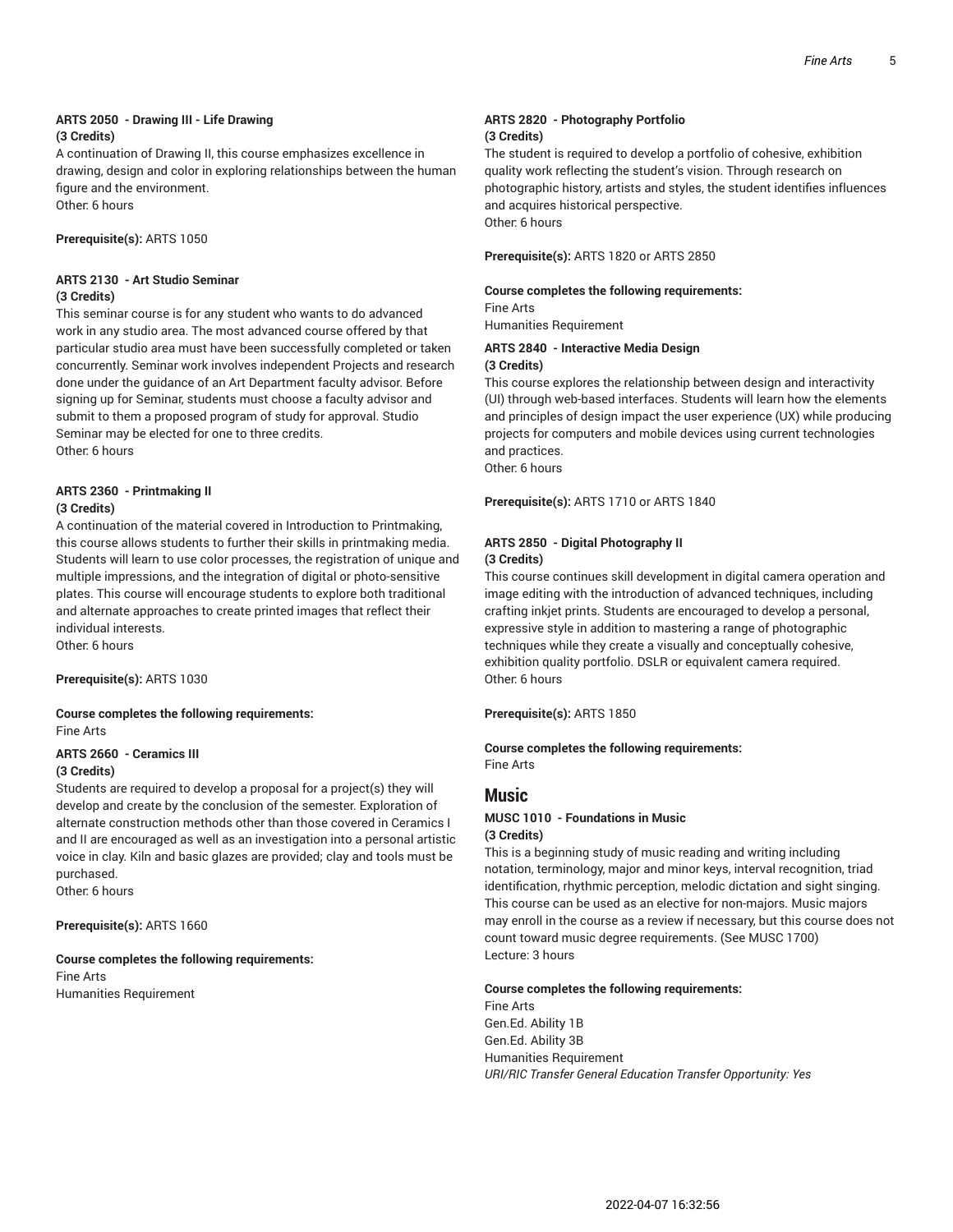#### **MUSC 1030 - Voice Class**

#### **(3 Credits)**

This course is designed to develop basic vocal technique in terms of breath control, tone production, tone placement, articulation and diction through appropriate exercises, as well as to develop basic musicianship through careful study and singing of a diversified vocal repertoire. Both ensemble and solo pieces are assigned.

Lecture: 3 hours

#### **MUSC 1050 - Music Before 1750 (3 Credits)**

The history of music of the early Christian, Medieval, Renaissance and Baroque periods is examined in reference to the culture in which each was created. Special emphasis is placed on intensive listening. Lecture: 3 hours

#### **Course completes the following requirements:**

Fine Arts Humanities Requirement

### **MUSC 1060 - Music After 1750**

**(3 Credits)**

This course covers the history of music of the Galant, Classical, Romantic, 20th century and early 21st century periods with cultural correlations to the periods. Special emphasis is placed on intensive listening. (Fall semester) Lecture: 3 hours

#### **Course completes the following requirements:**

Fine Arts Humanities Requirement

#### **MUSC 1091 - Opera Workshop I (1 Credit)**

(Fall Semester) This course is a workshop designed to explore the basics of integrating singing, movement and dramatization into opera performance. Emphasis is placed on character development, score study and stage movement in two consecutive semesters. Each student in the class will be assigned a role in the spring opera production. During the first semester, the roles are musically prepared and memorized. Detailed musical coaching including stylistic study, diction, and period performance practice. Opera Workshop I may be repeated four times. (Prerequisite: College freshman ability in singing, as demonstrated in an informal audition at the first class meeting; recommended: Enrollment in sequential course, MUSC 1092- Opera Workshop II in Spring semester). Other: 3 hours

#### **MUSC 1092 - Opera Workshop II (1 Credit)**

(Spring Semester) This course is the second semester of a workshop designed to explore the integration of singing, movement and dramatization into operatic performance. By the performance date, students will display a comprehensive knowledge of the opera roles assigned, including the acting, stage movement and overall dramatic presentation by participating in a fully staged performance of the chosen opera. Opera Workshop II may be repeated four times. Other: 3 hours

**Prerequisite(s):** MUSC 1091

#### **MUSC 1110 - Jazz History (3 Credits)**

This course is designed to familiarize students with literature and techniques employed in jazz from the 1890s to the present. The course begins with a study of the elements of music, and major jazz styles are considered in historic context. Significant jazz artists studied include Louis Armstrong, Duke Ellington, Charlie Parker and Miles Davis. Lecture: 3 hours

#### **Course completes the following requirements:**

Fine Arts Gen.Ed. Ability 2A Gen.Ed. Ability 4A Humanities Requirement *URI/RIC Transfer General Education Transfer Opportunity: Yes*

#### **MUSC 1112 - Introduction to Digital Recording Technology (3 Credits)**

This is an introductory course in recording technology and music production using Pro Tools software. The course assumes no prior music production experience or music theory background. The fundamental concepts of sound, digital audio workstations (DAW), recording studio equipment and techniques, audio and MIDI recording, editing, mixing and mastering will be introduced. Students will finish the course with the basic knowledge of how to set up a home studio and begin producing their own music.

Lecture: 3 hours

#### **MUSC 1113 - Audio Recording (3 Credits)**

This course is an in-depth study of digital signal processing within a multimedia, sound design, or music production process. It includes techniques such as spectrum, dynamic, time, and mastering configurations. Students will explore the modern concepts of personal computer processing, as well as analyze the recording, mixing and mastering of professional mixes. Lecture: 3 hours

**Prerequisite(s):** MUSC 1112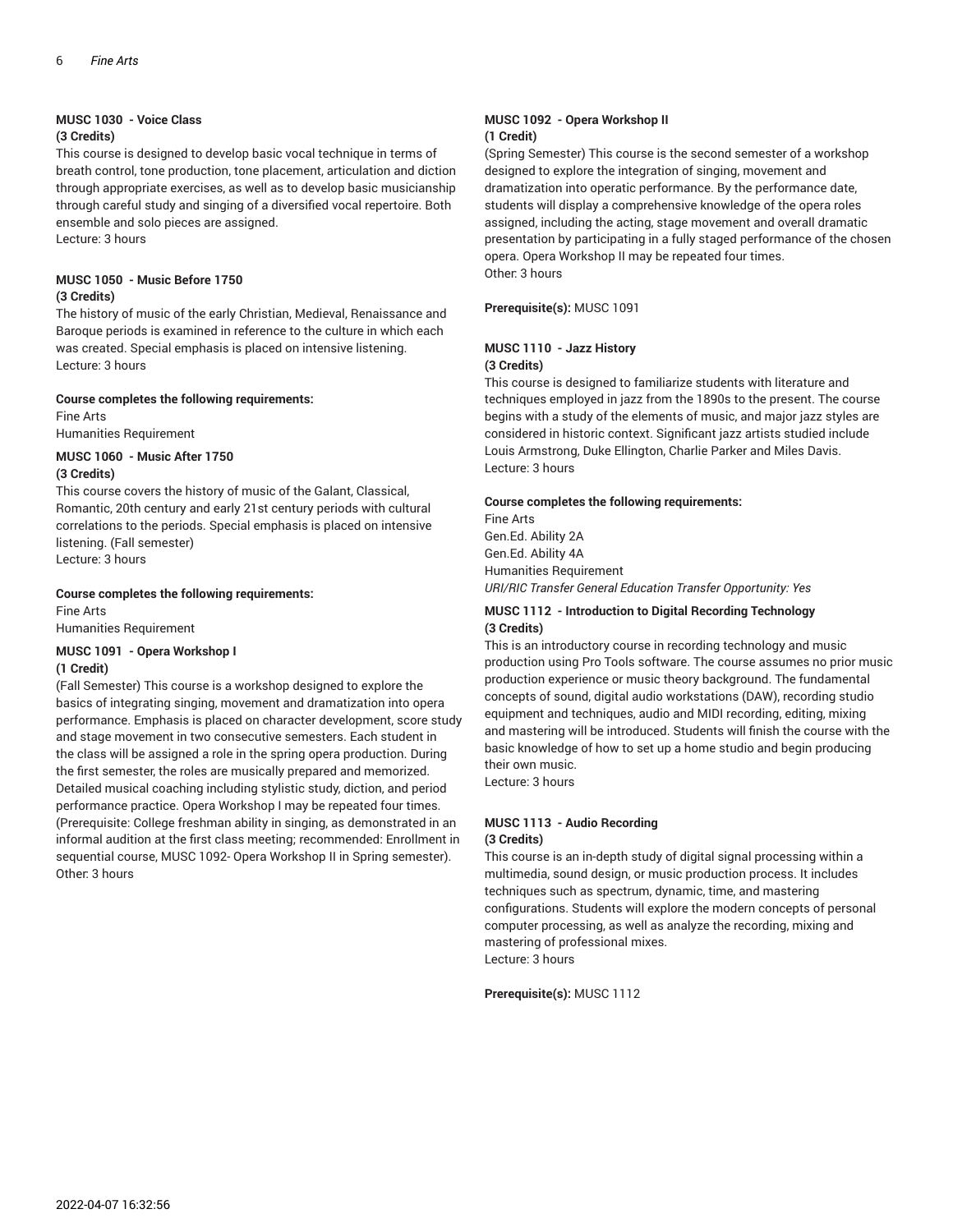#### **MUSC 1120 - The American Musical (3 Credits)**

This course is a study of the American Broadway musical from 1870 through the present, including works by Kern, Rodgers/ Hammerstein, Sondheim and Webber.

Lecture: 3 hours

#### **Course completes the following requirements:**

Fine Arts Humanities Requirement

#### **MUSC 1130 - String Class I**

#### **(3 Credits)**

This course is designed to develop the basic skills of playing the violin, viola, cello or double bass, including tone quality, intonation, technical facility, sight reading and basic performance. A limited number of instruments are provided by the department. No prior playing experience is necessary, but students must read music. Lecture: 3 hours

**Prerequisite(s):** MUSC 1010 or MUSC 1700

#### **MUSC 1135 - String Class II**

#### **(3 Credits)**

This is a sequel to MUSC 1130 to improve basic playing skills and to acquaint students with a string instrument not studied in String Class I. Lecture: 3 hours

**Prerequisite(s):** MUSC 1130

#### **MUSC 1137 - Beginning Guitar Class (3 Credits)**

This elective course is designed to introduce students to the fundamentals of music through a study of the guitar. Students with little or no experience on the instrument will learn the basics of rhythm, melody and harmony as well as learn to perform solo, duet and ensemble pieces in a class setting. The course will develop technical skills through scales and exercises, which are essential for performing chords, song accompaniments and folk melodies. In addition, basic music reading and writing will be learned throughout the semester. Also, students must supply their own nonelectric instruments. No previous musical experience is required for this class. This beginning guitar course is not for the experienced guitarist. Lecture: 3 hours

#### **MUSC 1140 - Piano Class I (2 Credits)**

This course develops basic keyboard skills, including two-octave scales and chord progressions, improvisation of simple accompaniments and sight reading of easier selected pieces. Lecture: 4 hours

**Prerequisite(s):** MUSC 1010 or MUSC 1700

#### **MUSC 1145 - Piano Class II (2 Credits)**

A sequel to MUSC 1140, this course places emphasis on improving finger dexterity, hand coordination, pedalling techniques, sight-reading, articulation and interpretive skills. Lecture: 4 hours

**Prerequisite(s):** MUSC 1140

#### **MUSC 1160 - Introduction to Music (3 Credits)**

This course is designed to foster better understanding and appreciation of great music of the Western world. European and American musical styles, techniques and forms are presented from the listener's standpoint. Lecture: 3 hours

#### **Course completes the following requirements:**

Fine Arts Gen.Ed. Ability 1B Gen.Ed. Ability 4A Humanities Requirement *URI/RIC Transfer General Education Transfer Opportunity: Yes*

#### **MUSC 1165 - History of Rock (3 Credits)**

This course covers the history of rock music, its diverse American influences, its emergence as a recognizable style in the 1950s and its symbiotic relationship with 20th century and contemporary society. Students will learn to become active listeners and to articulate the ways in which various compositional techniques and performance practices in rock music express aspects of the human condition. Lecture: 3 hours

#### **Course completes the following requirements:**

Fine Arts Gen.Ed. Ability 1B Gen.Ed. Ability 4A Humanities Requirement *URI/RIC Transfer General Education Transfer Opportunity: Yes*

#### **MUSC 1175 - Music Therapy and Geriatrics (3 Credits)**

This is an introductory course on the field of Music Therapy and the benefits of using music as an intervention with a geriatric population. Students will learn how music and music-related activities can be utilized to connect with people who are living with age-related disorders. Topics will include the history of Music Therapy, the function of music, and how music is used by trained Music Therapists when working with an elderly population. Students will learn activities and strategies that can be used by health and human services professionals when working with an elderly population when a Music Therapist is not available. Lecture: 3 hours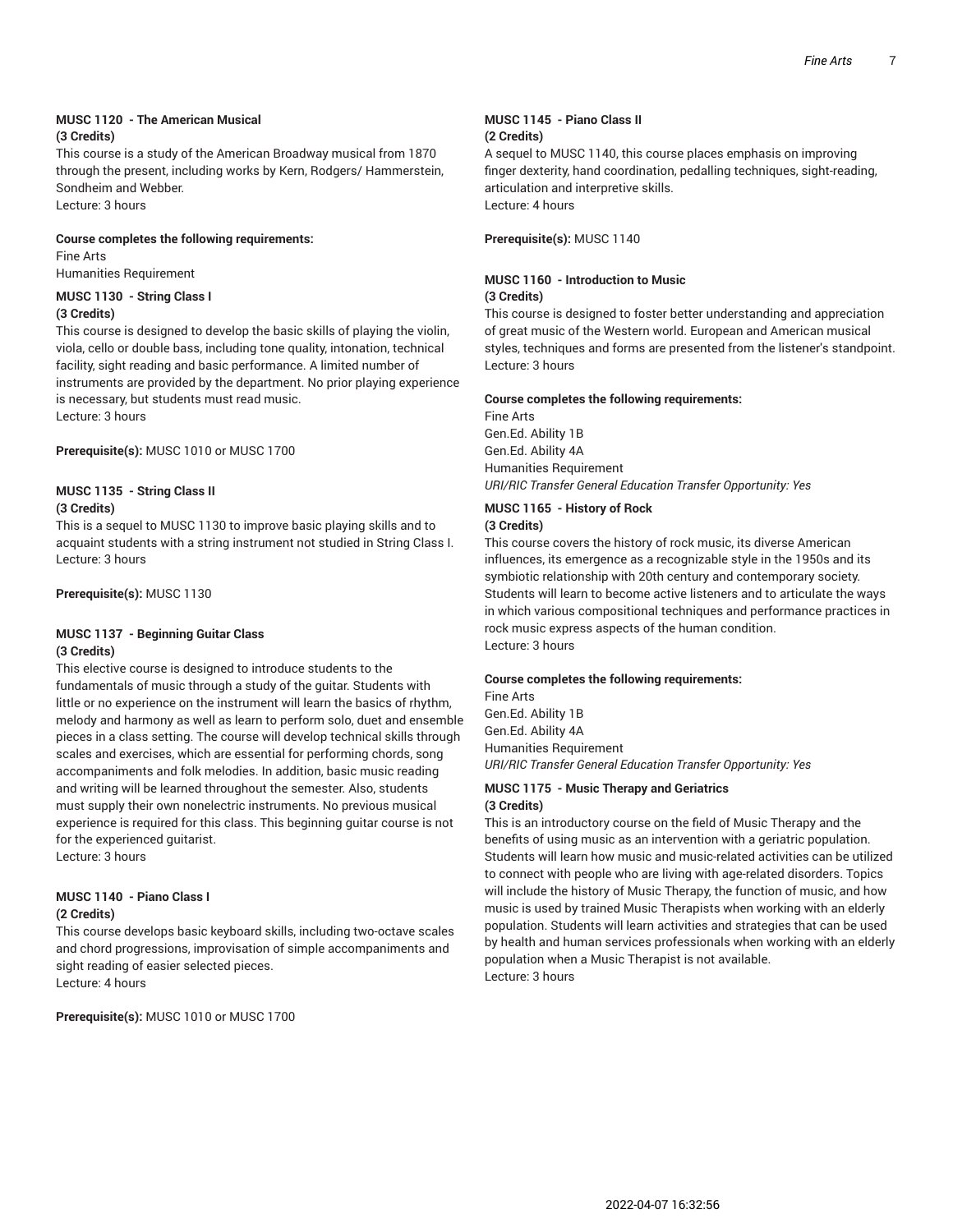#### **MUSC 1180 - Jazz Ensemble**

#### **(1 Credit)**

This is a course designed to provide students with opportunities to participate in a musical ensemble, perform various styles of jazz and develop their improvisational ability. Note: Instrumentation and stylistic direction of the ensemble may vary from semester to semester. Four credits of this ensemble may be counted toward the A.F.A. degree ensemble requirement. Additional credits are counted as electives. Prerequisite: Technical proficiency on an instrument and audition during the first week of classes. Course completes the following requirements: Fine Arts, Humanities Requirement.

Other: 3 hours

#### **Course completes the following requirements:**

Fine Arts Humanities Requirement

#### **MUSC 1200 - Chamber Ensemble (Band)**

#### **(1 Credit)**

The course provides an opportunity for students to develop ensemble skills in a small group setting. Various combinations of winds, strings, piano and percussion are utilized Note: Four credits of this ensemble are counted toward the A.F.A. degree requirement. Further ensemble credits are counted as electives.

Other: 3 hours

#### **Course completes the following requirements:**

Fine Arts Humanities Requirement

#### **MUSC 1210 - Chorus**

#### **(1 Credit)**

This course is designed to provide singers an opportunity to perform in an ensemble while developing vocal technique proper breath support, tone production, tone placement, etc. Note: Four credits of this ensemble are counted toward the A.F.A. degree requirement. Further ensemble credits are counted as electives. Other: 3 hours

#### **Course completes the following requirements:**

Fine Arts Gen.Ed. Ability 1B Gen.Ed. Ability 4B Humanities Requirement *URI/RIC Transfer General Education Transfer Opportunity: Yes*

#### **MUSC 1220 - Chamber Singers**

#### **(1 Credit)**

This course is for a select group of singers who perform a variety of choral repertoire, including a cappella polyphonic compositions and 20th century styles. Note: Four credits of this ensemble are counted toward the A.F.A. degree requirement. Further ensemble credits are counted as electives.

Other: 3 hours

#### **Course completes the following requirements:**

Fine Arts Humanities Requirement

#### **MUSC 1231 - Orchestra (1 Credit)**

Study and performance of standard and modern repertoire for the orchestra. Open to qualified instrumentalists by audition. Course meets at Rhode Island College Nazarian Center. In addition to weekly rehearsals, attendance at dress rehearsal and performance dates are required. Offered Fall and Spring. Lab: 2.5 hours

#### **MUSC 1240 - Applied Music Violin I (2 Credits)**

The course provides private music instruction on a principal instrument or in principal voice for music majors. Instruction is offered in classical music or jazz (one hour lesson per week) for students already proficient in playing an instrument or singing. Ability to read music is required. All students registered for principal applied music will be required to perform in a student recital at least once per semester. Admission to any of the applied music courses is by audition only. Students will be assigned to CCRI Music faculty.

#### **MUSC 1242 - Applied Music Violin-Secondary (1 Credit)**

Private music instruction on a second instrument or in voice for music majors, or private music instruction for non-majors wishing to study an instrument or voice for credit. Instruction is offered in classical music or jazz (one half-hour lesson per week) for students with basic proficiency in playing an instrument or singing. Elementary ability to read music is necessary. All students are required to perform in a student recital at least once per semester. Admission is by audition only. Students are assigned to CCRI Music faculty.

#### **MUSC 1250 - Applied Music Violin 2 (2 Credits)**

The course provides private music instruction on a principal instrument or in principal voice for music majors. Instruction is offered in classical music or jazz (one hour lesson per week) for students already proficient in playing an instrument or singing. Ability to read music is required. All students registered for principal applied music will be required to perform in a student recital at least once per semester. Admission to any of the applied music courses is by audition only. Students will be assigned to CCRI Music faculty.

#### **MUSC 1252 - Applied Music Violin-Secondary (1 Credit)**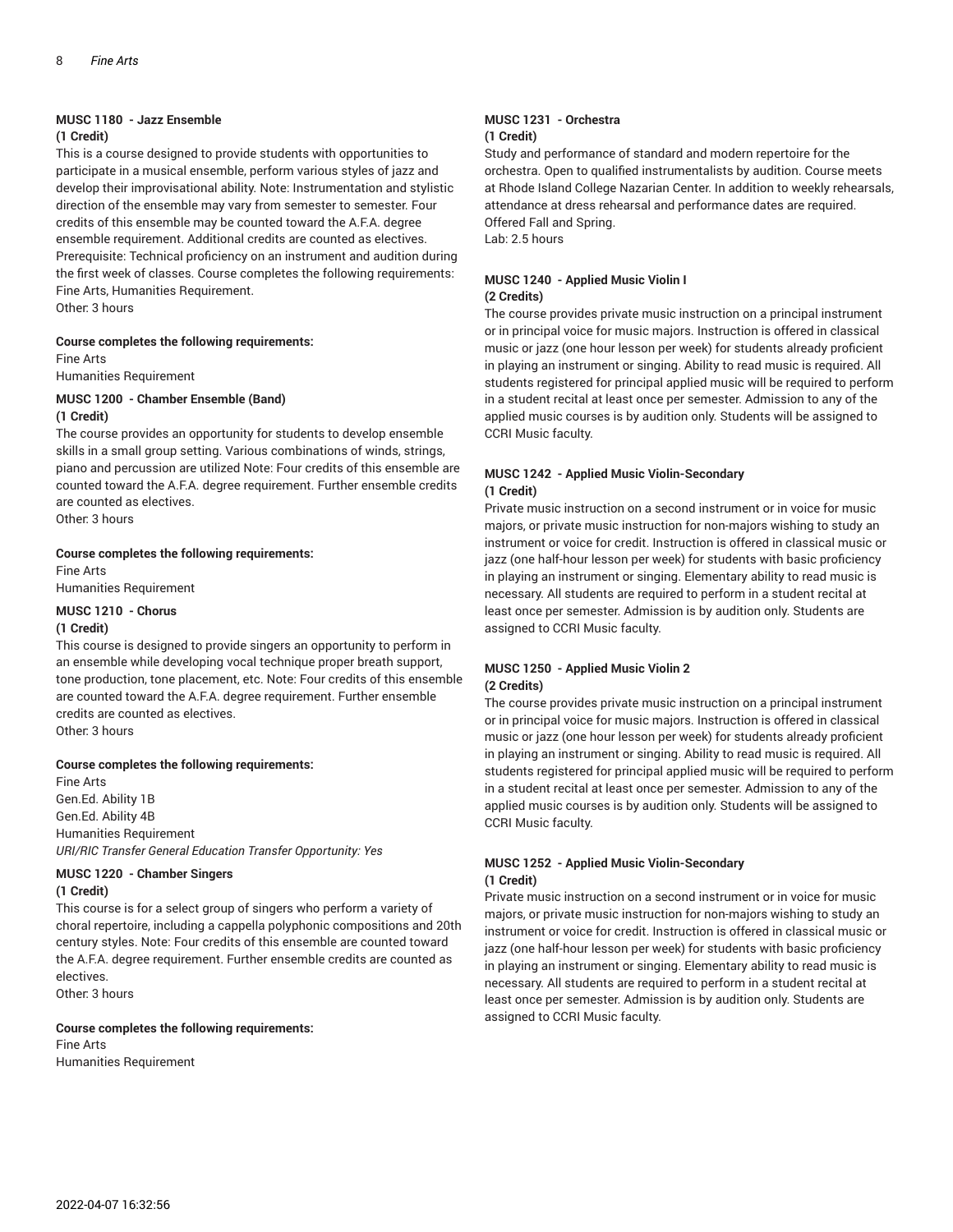#### **MUSC 1260 - Applied Music Viola I (2 Credits)**

The course provides private music instruction on a principal instrument or in principal voice for music majors. Instruction is offered in classical music or jazz (one hour lesson per week) for students already proficient in playing an instrument or singing. Ability to read music is required. All students registered for principal applied music will be required to perform in a student recital at least once per semester. Admission to any of the applied music courses is by audition only. Students will be assigned to CCRI Music faculty.

#### **MUSC 1262 - Applied Music Viola-Secondary (1 Credit)**

Private music instruction on a second instrument or in voice for music majors, or private music instruction for non-majors wishing to study an instrument or voice for credit. Instruction is offered in classical music or jazz (one half-hour lesson per week) for students with basic proficiency in playing an instrument or singing. Elementary ability to read music is necessary. All students are required to perform in a student recital at least once per semester. Admission is by audition only. Students are assigned to CCRI Music faculty.

#### **MUSC 1270 - Applied Music Viola 2 (2 Credits)**

The course provides private music instruction on a principal instrument or in principal voice for music majors. Instruction is offered in classical music or jazz (one hour lesson per week) for students already proficient in playing an instrument or singing. Ability to read music is required. All students registered for principal applied music will be required to perform in a student recital at least once per semester. Admission to any of the applied music courses is by audition only. Students will be assigned to CCRI Music faculty.

#### **MUSC 1272 - Applied Music Viola-Secondary (1 Credit)**

Private music instruction on a second instrument or in voice for music majors, or private music instruction for non-majors wishing to study an instrument or voice for credit. Instruction is offered in classical music or jazz (one half-hour lesson per week) for students with basic proficiency in playing an instrument or singing. Elementary ability to read music is necessary. All students are required to perform in a student recital at least once per semester. Admission is by audition only. Students are assigned to CCRI Music faculty.

#### **MUSC 1280 - Applied Music Violoncello (2 Credits)**

The course provides private music instruction on a principal instrument or in principal voice for music majors. Instruction is offered in classical music or jazz (one hour lesson per week) for students already proficient in playing an instrument or singing. Ability to read music is required. All students registered for principal applied music will be required to perform in a student recital at least once per semester. Admission to any of the applied music courses is by audition only. Students will be assigned to CCRI Music faculty.

#### **MUSC 1282 - Applied Music Violoncello-Secondary (1 Credit)**

Private music instruction on a second instrument or in voice for music majors, or private music instruction for non-majors wishing to study an instrument or voice for credit. Instruction is offered in classical music or jazz (one half-hour lesson per week) for students with basic proficiency in playing an instrument or singing. Elementary ability to read music is necessary. All students are required to perform in a student recital at least once per semester. Admission is by audition only. Students are assigned to CCRI Music faculty.

#### **MUSC 1290 - Applied Music Violoncello (2 Credits)**

The course provides private music instruction on a principal instrument or in principal voice for music majors. Instruction is offered in classical music or jazz (one hour lesson per week) for students already proficient in playing an instrument or singing. Ability to read music is required. All students registered for principal applied music will be required to perform in a student recital at least once per semester. Admission to any of the applied music courses is by audition only. Students will be assigned to CCRI Music faculty.

#### **MUSC 1292 - Applied Music Violoncello-Secondary (1 Credit)**

Private music instruction on a second instrument or in voice for music majors, or private music instruction for non-majors wishing to study an instrument or voice for credit. Instruction is offered in classical music or jazz (one half-hour lesson per week) for students with basic proficiency in playing an instrument or singing. Elementary ability to read music is necessary. All students are required to perform in a student recital at least once per semester. Admission is by audition only. Students are assigned to CCRI Music faculty.

#### **MUSC 1300 - Applied Music String/Electric Bass (2 Credits)**

The course provides private music instruction on a principal instrument or in principal voice for music majors. Instruction is offered in classical music or jazz (one hour lesson per week) for students already proficient in playing an instrument or singing. Ability to read music is required. All students registered for principal applied music will be required to perform in a student recital at least once per semester. Admission to any of the applied music courses is by audition only. Students will be assigned to CCRI Music faculty.

#### **MUSC 1302 - Applied Music String/Electric Bass-Secondary (1 Credit)**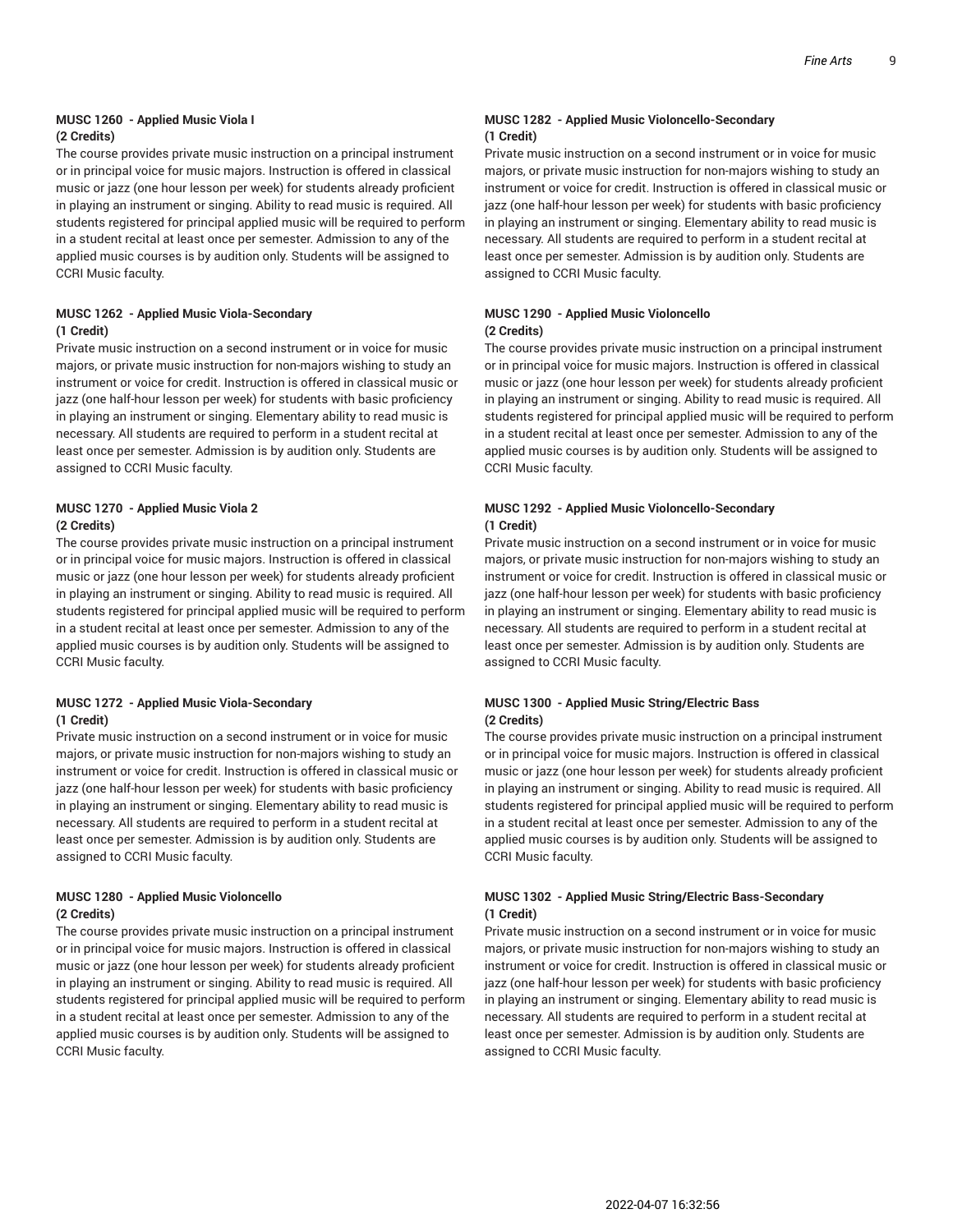#### **MUSC 1310 - Applied Music String/Electric Bass (2 Credits)**

The course provides private music instruction on a principal instrument or in principal voice for music majors. Instruction is offered in classical music or jazz (one hour lesson per week) for students already proficient in playing an instrument or singing. Ability to read music is required. All students registered for principal applied music will be required to perform in a student recital at least once per semester. Admission to any of the applied music courses is by audition only. Students will be assigned to CCRI Music faculty.

#### **MUSC 1312 - Applied Music String/Electric Bass-Secondary (1 Credit)**

Private music instruction on a second instrument or in voice for music majors, or private music instruction for non-majors wishing to study an instrument or voice for credit. Instruction is offered in classical music or jazz (one half-hour lesson per week) for students with basic proficiency in playing an instrument or singing. Elementary ability to read music is necessary. All students are required to perform in a student recital at least once per semester. Admission is by audition only. Students are assigned to CCRI Music faculty.

#### **MUSC 1320 - Applied Music Flute 1 (2 Credits)**

The course provides private music instruction on a principal instrument or in principal voice for music majors. Instruction is offered in classical music or jazz (one hour lesson per week) for students already proficient in playing an instrument or singing. Ability to read music is required. All students registered for principal applied music will be required to perform in a student recital at least once per semester. Admission to any of the applied music courses is by audition only. Students will be assigned to CCRI Music faculty.

#### **MUSC 1322 - Applied Music Flute-Secondary (1 Credit)**

Private music instruction on a second instrument or in voice for music majors, or private music instruction for non-majors wishing to study an instrument or voice for credit. Instruction is offered in classical music or jazz (one half-hour lesson per week) for students with basic proficiency in playing an instrument or singing. Elementary ability to read music is necessary. All students are required to perform in a student recital at least once per semester. Admission is by audition only. Students are assigned to CCRI Music faculty.

#### **MUSC 1330 - Applied Music Flute 2 (2 Credits)**

The course provides private music instruction on a principal instrument or in principal voice for music majors. Instruction is offered in classical music or jazz (one hour lesson per week) for students already proficient in playing an instrument or singing. Ability to read music is required. All students registered for principal applied music will be required to perform in a student recital at least once per semester. Admission to any of the applied music courses is by audition only. Students will be assigned to CCRI Music faculty.

#### **MUSC 1332 - Applied Music Flute-Secondary (1 Credit)**

Private music instruction on a second instrument or in voice for music majors, or private music instruction for non-majors wishing to study an instrument or voice for credit. Instruction is offered in classical music or jazz (one half-hour lesson per week) for students with basic proficiency in playing an instrument or singing. Elementary ability to read music is necessary. All students are required to perform in a student recital at least once per semester. Admission is by audition only. Students are assigned to CCRI Music faculty.

#### **MUSC 1340 - Applied Music Oboe I (2 Credits)**

The course provides private music instruction on a principal instrument or in principal voice for music majors. Instruction is offered in classical music or jazz (one hour lesson per week) for students already proficient in playing an instrument or singing. Ability to read music is required. All students registered for principal applied music will be required to perform in a student recital at least once per semester. Admission to any of the applied music courses is by audition only. Students will be assigned to CCRI Music faculty.

#### **MUSC 1342 - Applied Music Oboe-Secondary (1 Credit)**

Private music instruction on a second instrument or in voice for music majors, or private music instruction for non-majors wishing to study an instrument or voice for credit. Instruction is offered in classical music or jazz (one half-hour lesson per week) for students with basic proficiency in playing an instrument or singing. Elementary ability to read music is necessary. All students are required to perform in a student recital at least once per semester. Admission is by audition only. Students are assigned to CCRI Music faculty.

#### **MUSC 1350 - Applied Music Oboe II (2 Credits)**

The course provides private music instruction on a principal instrument or in principal voice for music majors. Instruction is offered in classical music or jazz (one hour lesson per week) for students already proficient in playing an instrument or singing. Ability to read music is required. All students registered for principal applied music will be required to perform in a student recital at least once per semester. Admission to any of the applied music courses is by audition only. Students will be assigned to CCRI Music faculty.

#### **MUSC 1352 - Applied Music Oboe-Secondary (1 Credit)**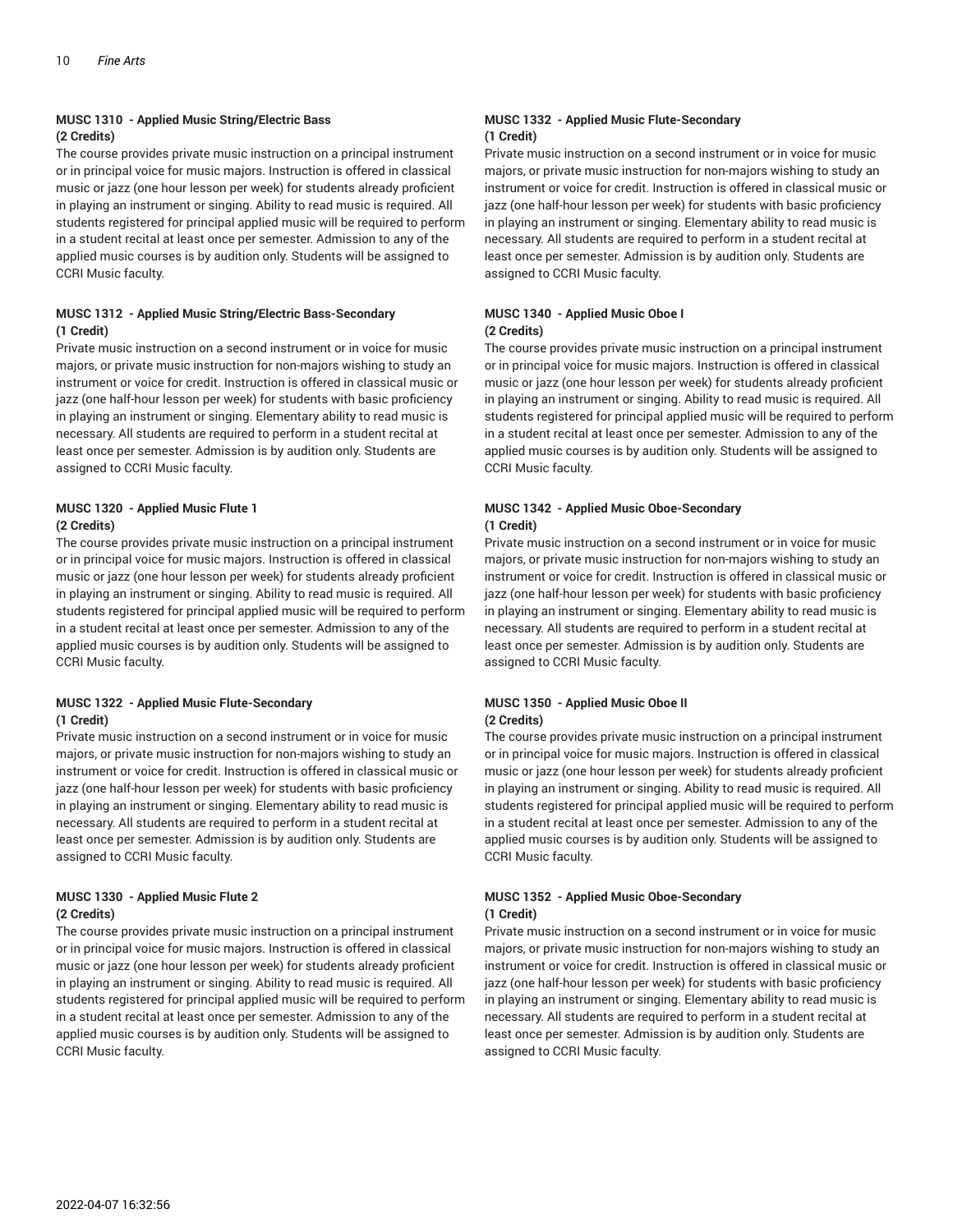#### **MUSC 1360 - Applied Music Clarinet 1 (2 Credits)**

The course provides private music instruction on a principal instrument or in principal voice for music majors. Instruction is offered in classical music or jazz (one hour lesson per week) for students already proficient in playing an instrument or singing. Ability to read music is required. All students registered for principal applied music will be required to perform in a student recital at least once per semester. Admission to any of the applied music courses is by audition only. Students will be assigned to CCRI Music faculty.

#### **MUSC 1362 - Applied Music Clarinet-Secondary (1 Credit)**

Private music instruction on a second instrument or in voice for music majors, or private music instruction for non-majors wishing to study an instrument or voice for credit. Instruction is offered in classical music or jazz (one half-hour lesson per week) for students with basic proficiency in playing an instrument or singing. Elementary ability to read music is necessary. All students are required to perform in a student recital at least once per semester. Admission is by audition only. Students are assigned to CCRI Music faculty.

#### **MUSC 1370 - Applied Music Clarinet 2 (2 Credits)**

The course provides private music instruction on a principal instrument or in principal voice for music majors. Instruction is offered in classical music or jazz (one hour lesson per week) for students already proficient in playing an instrument or singing. Ability to read music is required. All students registered for principal applied music will be required to perform in a student recital at least once per semester. Admission to any of the applied music courses is by audition only. Students will be assigned to CCRI Music faculty.

#### **MUSC 1372 - Applied Music Clarinet-Secondary (1 Credit)**

Private music instruction on a second instrument or in voice for music majors, or private music instruction for non-majors wishing to study an instrument or voice for credit. Instruction is offered in classical music or jazz (one half-hour lesson per week) for students with basic proficiency in playing an instrument or singing. Elementary ability to read music is necessary. All students are required to perform in a student recital at least once per semester. Admission is by audition only. Students are assigned to CCRI Music faculty.

#### **MUSC 1380 - Applied Music Bassoon (2 Credits)**

The course provides private music instruction on a principal instrument or in principal voice for music majors. Instruction is offered in classical music or jazz (one hour lesson per week) for students already proficient in playing an instrument or singing. Ability to read music is required. All students registered for principal applied music will be required to perform in a student recital at least once per semester. Admission to any of the applied music courses is by audition only. Students will be assigned to CCRI Music faculty.

#### **MUSC 1382 - Applied Music Bassoon-Secondary (1 Credit)**

Private music instruction on a second instrument or in voice for music majors, or private music instruction for non-majors wishing to study an instrument or voice for credit. Instruction is offered in classical music or jazz (one half-hour lesson per week) for students with basic proficiency in playing an instrument or singing. Elementary ability to read music is necessary. All students are required to perform in a student recital at least once per semester. Admission is by audition only. Students are assigned to CCRI Music faculty.

#### **MUSC 1390 - Applied Music Bassoon (2 Credits)**

The course provides private music instruction on a principal instrument or in principal voice for music majors. Instruction is offered in classical music or jazz (one hour lesson per week) for students already proficient in playing an instrument or singing. Ability to read music is required. All students registered for principal applied music will be required to perform in a student recital at least once per semester. Admission to any of the applied music courses is by audition only. Students will be assigned to CCRI Music faculty.

#### **MUSC 1392 - Applied Music Bassoon-Secondary (1 Credit)**

Private music instruction on a second instrument or in voice for music majors, or private music instruction for non-majors wishing to study an instrument or voice for credit. Instruction is offered in classical music or jazz (one half-hour lesson per week) for students with basic proficiency in playing an instrument or singing. Elementary ability to read music is necessary. All students are required to perform in a student recital at least once per semester. Admission is by audition only. Students are assigned to CCRI Music faculty.

#### **MUSC 1400 - Applied Music Trumpet (2 Credits)**

The course provides private music instruction on a principal instrument or in principal voice for music majors. Instruction is offered in classical music or jazz (one hour lesson per week) for students already proficient in playing an instrument or singing. Ability to read music is required. All students registered for principal applied music will be required to perform in a student recital at least once per semester. Admission to any of the applied music courses is by audition only. Students will be assigned to CCRI Music faculty.

#### **MUSC 1402 - Applied Music Trumpet-Secondary (1 Credit)**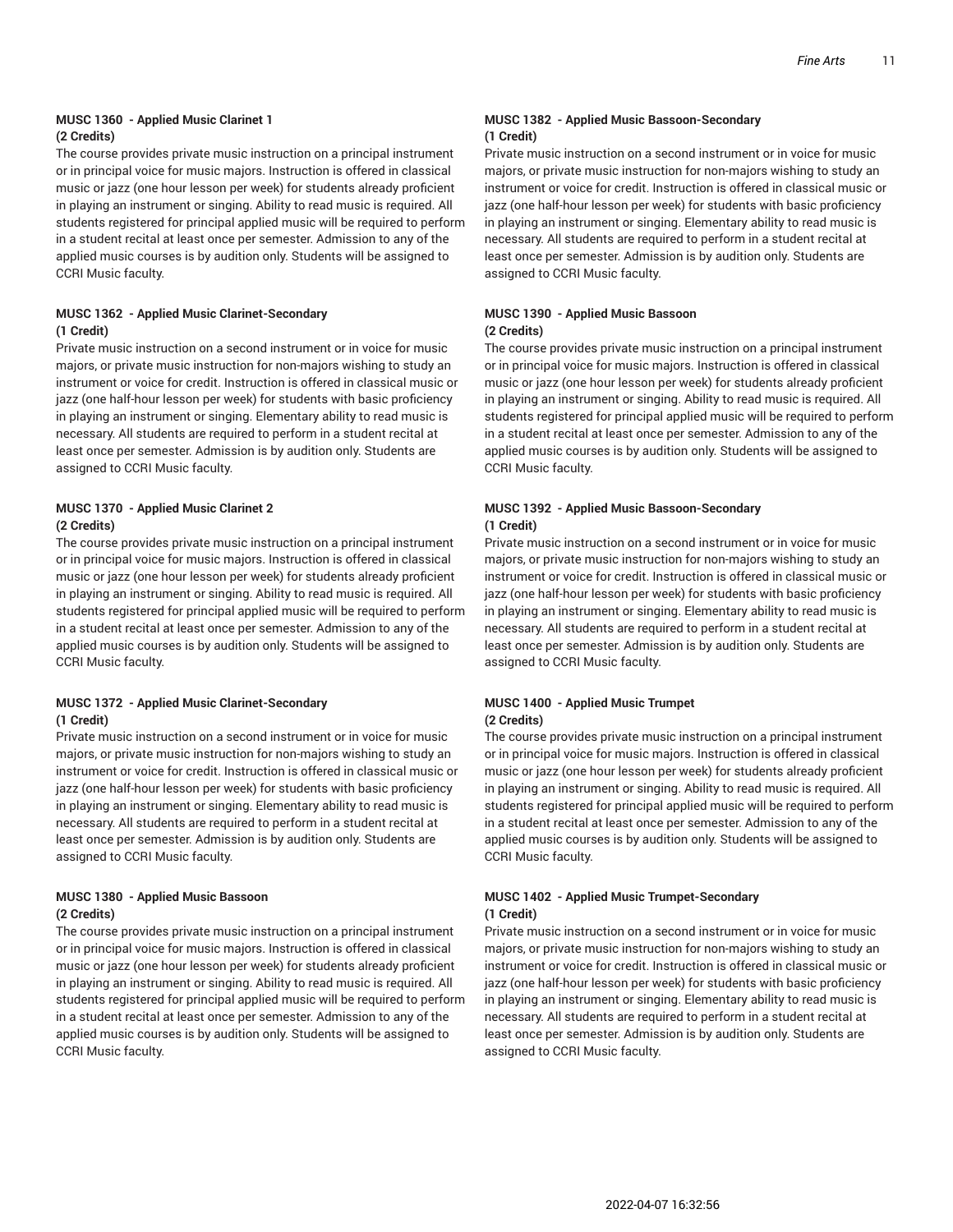### **MUSC 1410 - Applied Music Trumpet**

#### **(2 Credits)**

The course provides private music instruction on a principal instrument or in principal voice for music majors. Instruction is offered in classical music or jazz (one hour lesson per week) for students already proficient in playing an instrument or singing. Ability to read music is required. All students registered for principal applied music will be required to perform in a student recital at least once per semester. Admission to any of the applied music courses is by audition only. Students will be assigned to CCRI Music faculty.

#### **MUSC 1412 - Applied Music Trumpet-Secondary (1 Credit)**

Private music instruction on a second instrument or in voice for music majors, or private music instruction for non-majors wishing to study an instrument or voice for credit. Instruction is offered in classical music or jazz (one half-hour lesson per week) for students with basic proficiency in playing an instrument or singing. Elementary ability to read music is necessary. All students are required to perform in a student recital at least once per semester. Admission is by audition only. Students are assigned to CCRI Music faculty.

#### **MUSC 1420 - Applied Music French Horn (2 Credits)**

The course provides private music instruction on a principal instrument or in principal voice for music majors. Instruction is offered in classical music or jazz (one hour lesson per week) for students already proficient in playing an instrument or singing. Ability to read music is required. All students registered for principal applied music will be required to perform in a student recital at least once per semester. Admission to any of the applied music courses is by audition only. Students will be assigned to CCRI Music faculty.

#### **MUSC 1422 - Applied Music French Horn-Secondary (1 Credit)**

Private music instruction on a second instrument or in voice for music majors, or private music instruction for non-majors wishing to study an instrument or voice for credit. Instruction is offered in classical music or jazz (one half-hour lesson per week) for students with basic proficiency in playing an instrument or singing. Elementary ability to read music is necessary. All students are required to perform in a student recital at least once per semester. Admission is by audition only. Students are assigned to CCRI Music faculty.

#### **MUSC 1430 - Applied Music French Horn (2 Credits)**

The course provides private music instruction on a principal instrument or in principal voice for music majors. Instruction is offered in classical music or jazz (one hour lesson per week) for students already proficient in playing an instrument or singing. Ability to read music is required. All students registered for principal applied music will be required to perform in a student recital at least once per semester. Admission to any of the applied music courses is by audition only. Students will be assigned to CCRI Music faculty.

#### **MUSC 1432 - Applied Music French Horn-Secondary (1 Credit)**

Private music instruction on a second instrument or in voice for music majors, or private music instruction for non-majors wishing to study an instrument or voice for credit. Instruction is offered in classical music or jazz (one half-hour lesson per week) for students with basic proficiency in playing an instrument or singing. Elementary ability to read music is necessary. All students are required to perform in a student recital at least once per semester. Admission is by audition only. Students are assigned to CCRI Music faculty.

#### **MUSC 1440 - Applied Music Trombone (2 Credits)**

The course provides private music instruction on a principal instrument or in principal voice for music majors. Instruction is offered in classical music or jazz (one hour lesson per week) for students already proficient in playing an instrument or singing. Ability to read music is required. All students registered for principal applied music will be required to perform in a student recital at least once per semester. Admission to any of the applied music courses is by audition only. Students will be assigned to CCRI Music faculty.

#### **MUSC 1442 - Applied Music Trombone-Secondary (1 Credit)**

Private music instruction on a second instrument or in voice for music majors, or private music instruction for non-majors wishing to study an instrument or voice for credit. Instruction is offered in classical music or jazz (one half-hour lesson per week) for students with basic proficiency in playing an instrument or singing. Elementary ability to read music is necessary. All students are required to perform in a student recital at least once per semester. Admission is by audition only. Students are assigned to CCRI Music faculty.

#### **MUSC 1450 - Applied Music Trombone (2 Credits)**

The course provides private music instruction on a principal instrument or in principal voice for music majors. Instruction is offered in classical music or jazz (one hour lesson per week) for students already proficient in playing an instrument or singing. Ability to read music is required. All students registered for principal applied music will be required to perform in a student recital at least once per semester. Admission to any of the applied music courses is by audition only. Students will be assigned to CCRI Music faculty.

#### **MUSC 1452 - Applied Music Trombone-Secondary (1 Credit)**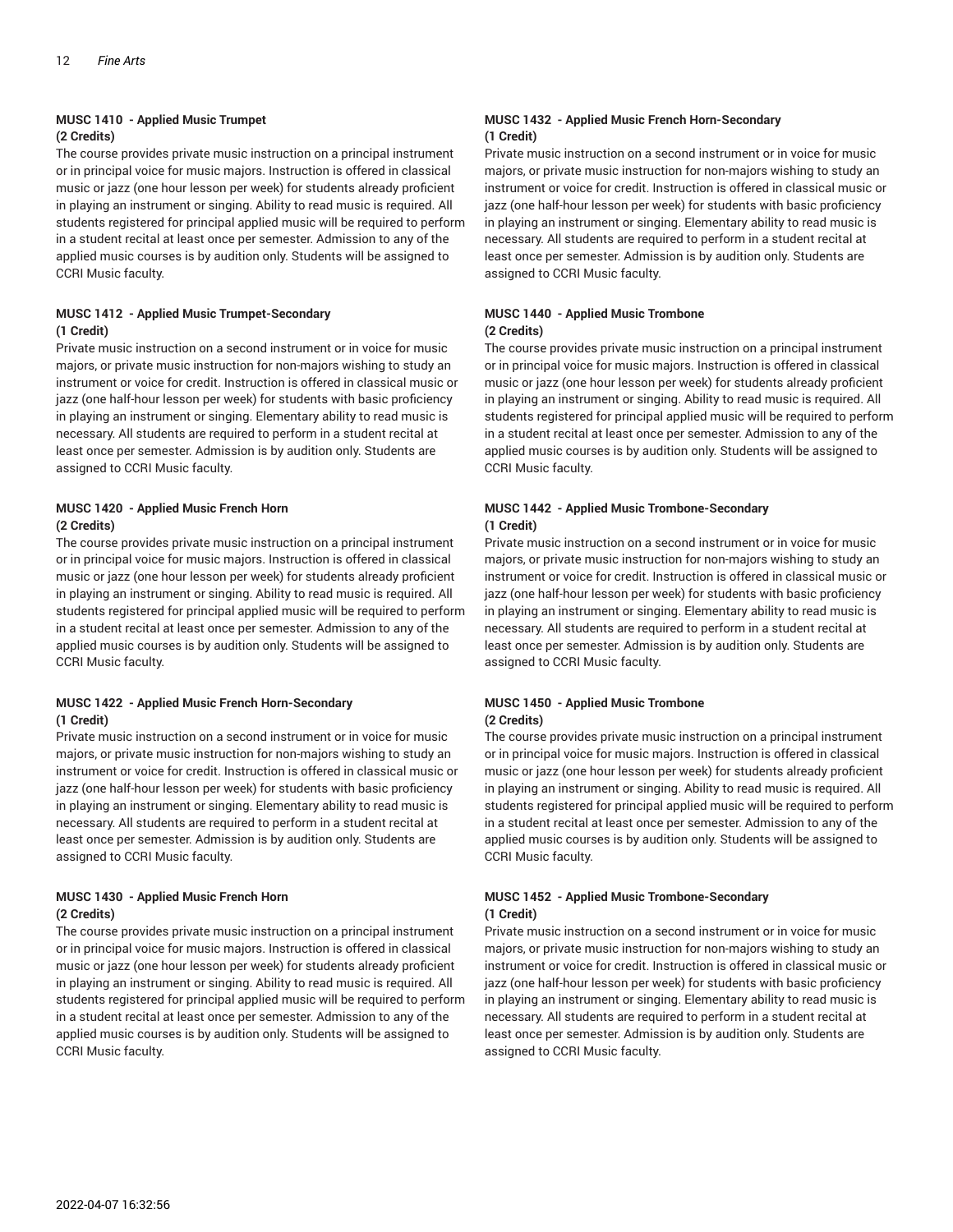#### **MUSC 1460 - Applied Music Tuba/Euphonium (2 Credits)**

The course provides private music instruction on a principal instrument or in principal voice for music majors. Instruction is offered in classical music or jazz (one hour lesson per week) for students already proficient in playing an instrument or singing. Ability to read music is required. All students registered for principal applied music will be required to perform in a student recital at least once per semester. Admission to any of the applied music courses is by audition only. Students will be assigned to CCRI Music faculty.

#### **MUSC 1462 - Applied Music Tuba-Secondary (1 Credit)**

Private music instruction on a second instrument or in voice for music majors, or private music instruction for non-majors wishing to study an instrument or voice for credit. Instruction is offered in classical music or jazz (one half-hour lesson per week) for students with basic proficiency in playing an instrument or singing. Elementary ability to read music is necessary. All students are required to perform in a student recital at least once per semester. Admission is by audition only. Students are assigned to CCRI Music faculty.

#### **MUSC 1470 - Applied Music Tuba/Euphonium 2 (2 Credits)**

The course provides private music instruction on a principal instrument or in principal voice for music majors. Instruction is offered in classical music or jazz (one hour lesson per week) for students already proficient in playing an instrument or singing. Ability to read music is required. All students registered for principal applied music will be required to perform in a student recital at least once per semester. Admission to any of the applied music courses is by audition only. Students will be assigned to CCRI Music faculty.

#### **MUSC 1472 - Applied Music Tuba/Euphonium-Secondary (1 Credit)**

Private music instruction on a second instrument or in voice for music majors, or private music instruction for non-majors wishing to study an instrument or voice for credit. Instruction is offered in classical music or jazz (one half-hour lesson per week) for students with basic proficiency in playing an instrument or singing. Elementary ability to read music is necessary. All students are required to perform in a student recital at least once per semester. Admission is by audition only. Students are assigned to CCRI Music faculty.

#### **MUSC 1480 - Applied Music Percussion (2 Credits)**

The course provides private music instruction on a principal instrument or in principal voice for music majors. Instruction is offered in classical music or jazz (one hour lesson per week) for students already proficient in playing an instrument or singing. Ability to read music is required. All students registered for principal applied music will be required to perform in a student recital at least once per semester. Admission to any of the applied music courses is by audition only. Students will be assigned to CCRI Music faculty.

#### **MUSC 1482 - Applied Music Percussion-Secondary (1 Credit)**

Private music instruction on a second instrument or in voice for music majors, or private music instruction for non-majors wishing to study an instrument or voice for credit. Instruction is offered in classical music or jazz (one half-hour lesson per week) for students with basic proficiency in playing an instrument or singing. Elementary ability to read music is necessary. All students are required to perform in a student recital at least once per semester. Admission is by audition only. Students are assigned to CCRI Music faculty.

#### **MUSC 1490 - Applied Music Percussion (2 Credits)**

The course provides private music instruction on a principal instrument or in principal voice for music majors. Instruction is offered in classical music or jazz (one hour lesson per week) for students already proficient in playing an instrument or singing. Ability to read music is required. All students registered for principal applied music will be required to perform in a student recital at least once per semester. Admission to any of the applied music courses is by audition only. Students will be assigned to CCRI Music faculty.

#### **MUSC 1492 - Applied Music Percussion-Secondary (1 Credit)**

Private music instruction on a second instrument or in voice for music majors, or private music instruction for non-majors wishing to study an instrument or voice for credit. Instruction is offered in classical music or jazz (one half-hour lesson per week) for students with basic proficiency in playing an instrument or singing. Elementary ability to read music is necessary. All students are required to perform in a student recital at least once per semester. Admission is by audition only. Students are assigned to CCRI Music faculty.

#### **MUSC 1500 - Applied Music Piano (2 Credits)**

The course provides private music instruction on a principal instrument or in principal voice for music majors. Instruction is offered in classical music or jazz (one hour lesson per week) for students already proficient in playing an instrument or singing. Ability to read music is required. All students registered for principal applied music will be required to perform in a student recital at least once per semester. Admission to any of the applied music courses is by audition only. Students will be assigned to CCRI Music faculty.

#### **MUSC 1502 - Applied Music Piano-Secondary (1 Credit)**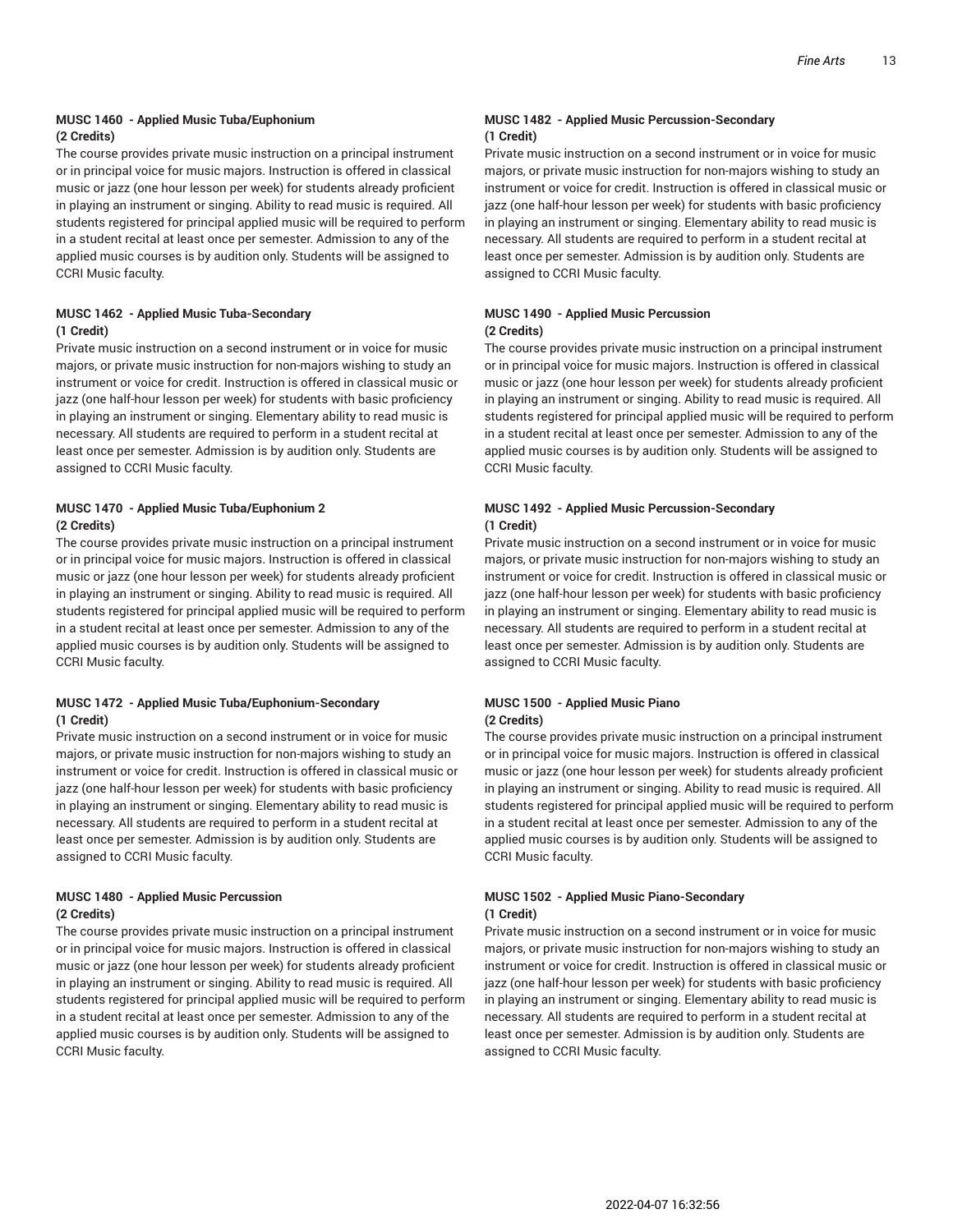### **MUSC 1510 - Applied Music Piano**

#### **(2 Credits)**

The course provides private music instruction on a principal instrument or in principal voice for music majors. Instruction is offered in classical music or jazz (one hour lesson per week) for students already proficient in playing an instrument or singing. Ability to read music is required. All students registered for principal applied music will be required to perform in a student recital at least once per semester. Admission to any of the applied music courses is by audition only. Students will be assigned to CCRI Music faculty.

#### **MUSC 1512 - Applied Music Piano-Secondary (1 Credit)**

Private music instruction on a second instrument or in voice for music majors, or private music instruction for non-majors wishing to study an instrument or voice for credit. Instruction is offered in classical music or jazz (one half-hour lesson per week) for students with basic proficiency in playing an instrument or singing. Elementary ability to read music is necessary. All students are required to perform in a student recital at least once per semester. Admission is by audition only. Students are assigned to CCRI Music faculty.

#### **MUSC 1520 - Applied Music Organ (2 Credits)**

The course provides private music instruction on a principal instrument or in principal voice for music majors. Instruction is offered in classical music or jazz (one hour lesson per week) for students already proficient in playing an instrument or singing. Ability to read music is required. All students registered for principal applied music will be required to perform in a student recital at least once per semester. Admission to any of the applied music courses is by audition only. Students will be assigned to CCRI Music faculty.

#### **MUSC 1522 - Applied Music Organ-Secondary (1 Credit)**

Private music instruction on a second instrument or in voice for music majors, or private music instruction for non-majors wishing to study an instrument or voice for credit. Instruction is offered in classical music or jazz (one half-hour lesson per week) for students with basic proficiency in playing an instrument or singing. Elementary ability to read music is necessary. All students are required to perform in a student recital at least once per semester. Admission is by audition only. Students are assigned to CCRI Music faculty.

#### **MUSC 1530 - Applied Music Organ (2 Credits)**

The course provides private music instruction on a principal instrument or in principal voice for music majors. Instruction is offered in classical music or jazz (one hour lesson per week) for students already proficient in playing an instrument or singing. Ability to read music is required. All students registered for principal applied music will be required to perform in a student recital at least once per semester. Admission to any of the applied music courses is by audition only. Students will be assigned to CCRI Music faculty.

#### **MUSC 1532 - Applied Music Organ-Secondary (1 Credit)**

Private music instruction on a second instrument or in voice for music majors, or private music instruction for non-majors wishing to study an instrument or voice for credit. Instruction is offered in classical music or jazz (one half-hour lesson per week) for students with basic proficiency in playing an instrument or singing. Elementary ability to read music is necessary. All students are required to perform in a student recital at least once per semester. Admission is by audition only. Students are assigned to CCRI Music faculty.

#### **MUSC 1540 - Applied Music Voice (2 Credits)**

The course provides private music instruction on a principal instrument or in principal voice for music majors. Instruction is offered in classical music or jazz (one hour lesson per week) for students already proficient in playing an instrument or singing. Ability to read music is required. All students registered for principal applied music will be required to perform in a student recital at least once per semester. Admission to any of the applied music courses is by audition only. Students will be assigned to CCRI Music faculty.

#### **MUSC 1542 - Applied Music Voice-Secondary (1 Credit)**

Private music instruction on a second instrument or in voice for music majors, or private music instruction for non-majors wishing to study an instrument or voice for credit. Instruction is offered in classical music or jazz (one half-hour lesson per week) for students with basic proficiency in playing an instrument or singing. Elementary ability to read music is necessary. All students are required to perform in a student recital at least once per semester. Admission is by audition only. Students are assigned to CCRI Music faculty.

#### **MUSC 1550 - Applied Music Voice (2 Credits)**

The course provides private music instruction on a principal instrument or in principal voice for music majors. Instruction is offered in classical music or jazz (one hour lesson per week) for students already proficient in playing an instrument or singing. Ability to read music is required. All students registered for principal applied music will be required to perform in a student recital at least once per semester. Admission to any of the applied music courses is by audition only. Students will be assigned to CCRI Music faculty.

#### **MUSC 1552 - Applied Music Voice-Secondary (1 Credit)**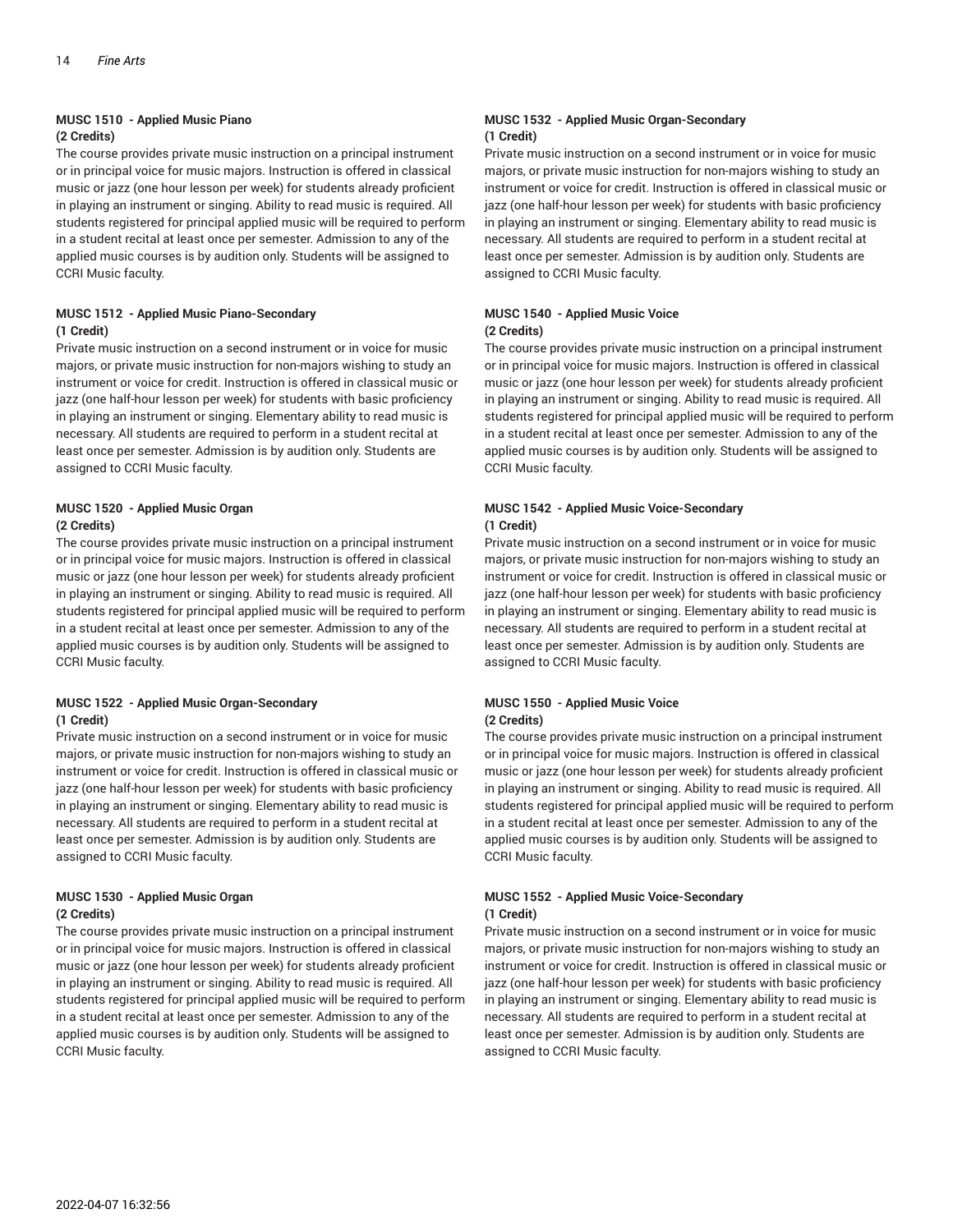#### **MUSC 1600 - Applied Music Saxophone I (2 Credits)**

The course provides private music instruction on a principal instrument or in principal voice for music majors. Instruction is offered in classical music or jazz (one hour lesson per week) for students already proficient in playing an instrument or singing. Ability to read music is required. All students registered for principal applied music will be required to perform in a student recital at least once per semester. Admission to any of the applied music courses is by audition only. Students will be assigned to CCRI Music faculty.

Other: 2 hours

#### **MUSC 1602 - Applied Music Saxophone-Secondary (1 Credit)**

Private music instruction on a second instrument or in voice for music majors, or private music instruction for non-majors wishing to study an instrument or voice for credit. Instruction is offered in classical music or jazz (one half-hour lesson per week) for students with basic proficiency in playing an instrument or singing. Elementary ability to read music is necessary. All students are required to perform in a student recital at least once per semester. Admission is by audition only, with a fee for private instruction due at the beginning of the semester and the balance of the instructor's fee to be paid directly to the private teacher. Students are assigned to CCRI music faculty. Apply directly to the Music Department for detailed audition information and dates.

#### **MUSC 1610 - Applied Music Saxophone (2 Credits)**

The course provides private music instruction on a principal instrument or in principal voice for music majors. Instruction is offered in classical music or jazz (one hour lesson per week) for students already proficient in playing an instrument or singing. Ability to read music is required. All students registered for principal applied music will be required to perform in a student recital at least once per semester. Admission to any of the applied music courses is by audition only. Students will be assigned to CCRI Music faculty.

Other: 2 hours

#### **MUSC 1612 - Applied Music Saxophone-Secondary (1 Credit)**

Private music instruction on a second instrument or in voice for music majors, or private music instruction for non-majors wishing to study an instrument or voice for credit. Instruction is offered in classical music or jazz (one half-hour lesson per week) for students with basic proficiency in playing an instrument or singing. Elementary ability to read music is necessary. All students are required to perform in a student recital at least once per semester. Admission is by audition only. Students are assigned to CCRI Music faculty.

#### **MUSC 1620 - Applied Music Guitar (2 Credits)**

The course provides private music instruction on a principal instrument or in principal voice for music majors. Instruction is offered in classical music or jazz (one hour lesson per week) for students already proficient in playing an instrument or singing. Ability to read music is required. All students registered for principal applied music will be required to perform in a student recital at least once per semester. Admission to any of the applied music courses is by audition only. Students will be assigned to CCRI Music faculty.

Other: 2 hours

#### **MUSC 1622 - Applied Music Guitar-Secondary (1 Credit)**

Private music instruction on a second instrument or in voice for music majors, or private music instruction for non-majors wishing to study an instrument or voice for credit. Instruction is offered in classical music or jazz (one half-hour lesson per week) for students with basic proficiency in playing an instrument or singing. Elementary ability to read music is necessary. All students are required to perform in a student recital at least once per semester. Admission is by audition only. Students are assigned to CCRI Music faculty.

#### **MUSC 1630 - Applied Music Guitar (2 Credits)**

The course provides private music instruction on a principal instrument or in principal voice for music majors. Instruction is offered in classical music or jazz (one hour lesson per week) for students already proficient in playing an instrument or singing. Ability to read music is required. All students registered for principal applied music will be required to perform in a student recital at least once per semester. Admission to any of the applied music courses is by audition only. Students will be assigned to CCRI Music faculty.

Other: 2 hours

#### **MUSC 1632 - Applied Music Guitar-Secondary (1 Credit)**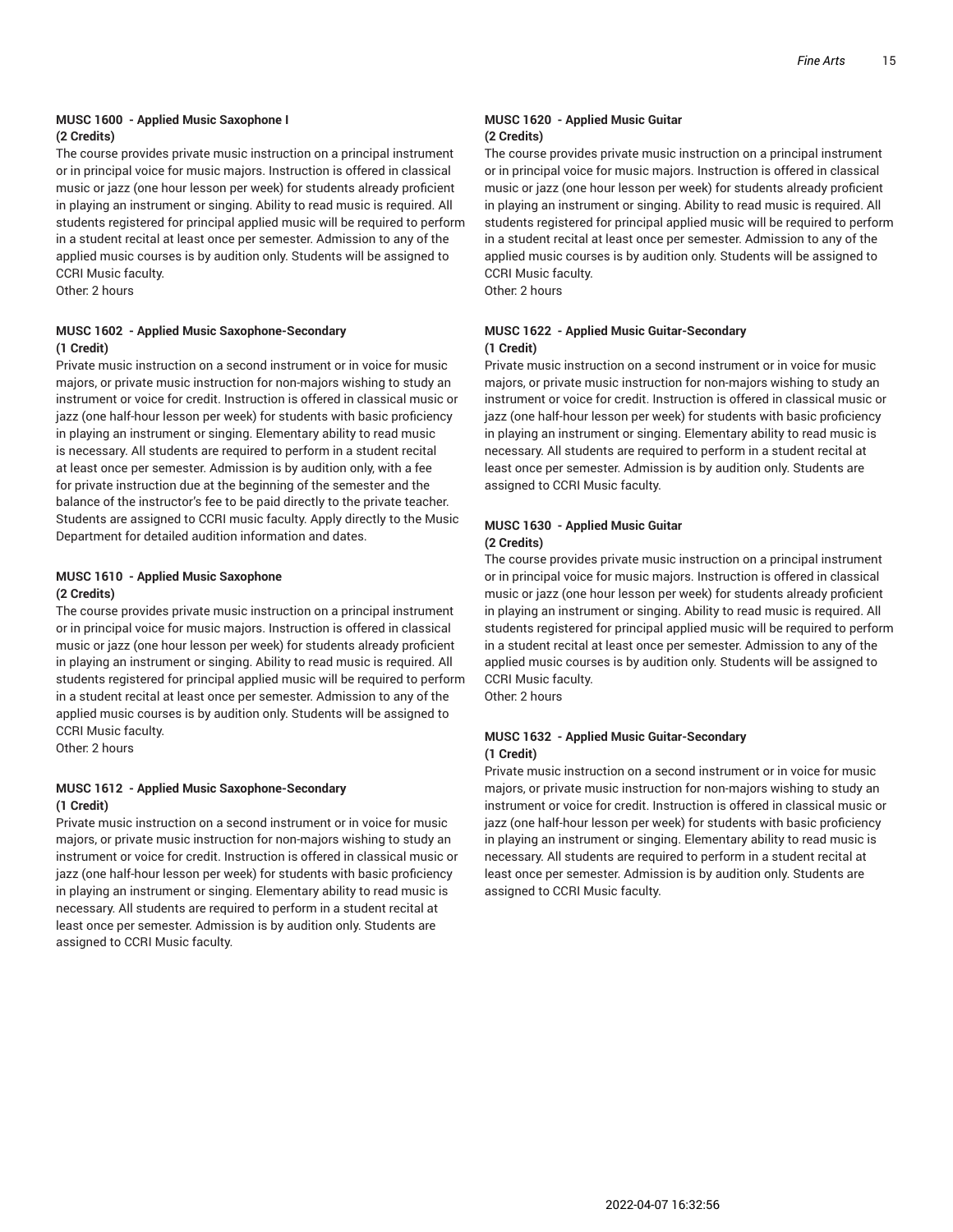### **MUSC 1700 - Music Theory I**

#### **(3 Credits)**

This course is designed for the student who has a foundational music theory background. This is a study of the organizing factors of music including scales, key signatures, intervals, triads with inversions, seventh chords with inversions, rhythm, meter, four-part structure and harmonization with primary triads. Basic keyboard assignments are included.

Lecture: 3 hours

#### **Corequisite(s):**MUSC 1710

**Course completes the following requirements:** Fine Arts Humanities Requirement

#### **MUSC 1710 - Sight Singing and Ear Training I (1 Credit)**

This is a course in practical sight singing and ear training via solfeggio, to express and comprehend aurally the concepts studied in MUSC 1700 Music Theory I. Lab: 2 hours

#### **Corequisite(s):**MUSC 1700

#### **MUSC 1800 - Music Theory II (3 Credits)**

A sequel to MUSC 1700, this course continues with the principles of fourpart writing, seventh chords, chorale analysis, modulations and two-part counterpoint. Basic keyboard assignments are included. Lecture: 3 hours

**Prerequisite(s):** MUSC 1700

#### **Corequisite(s):**MUSC 1810 **Course completes the following requirements:** Fine Arts Humanities Requirement

#### **MUSC 1810 - Sight Singing and Ear Training II (1 Credit)**

A sequel to MUSC 1710, this course provides practical application of concepts studied in MUSC 1800. Special emphasis is placed on seventh chords and more complex rhythm studies. Lab: 2 hours

**Prerequisite(s):** MUSC 1710

#### **Corequisite(s):**MUSC 1800

#### **MUSC 2040 - Applied Music: Jazz-Rock Arranging (2 Credits)**

This course is designed to introduce students to the skills required for arranging in the jazz and jazz-rock idioms. Topics include instrumental characteristics, writing for winds and rhythm sections, multi-part writing and analysis of works by significant arrangers. Student projects include the preparation of two arrangements for jazz ensemble.

**Prerequisite(s):** MUSC 1800 and MUSC 1810

#### **MUSC 2070 - Jazz Harmony I (2 Credits)**

This course is designed to introduce students to theoretical analysis and aural recognition in the jazz idiom. Topics include chord construction and identification, sight singing and ear training. Fall Semester. Lecture: 2 hours

**Prerequisite(s):** MUSC 1800 and MUSC 1810

**Corequisite(s):**MUSC 2090

**MUSC 2080 - Jazz Harmony II**

**(2 Credits)**

This course is designed to develop further understanding of theoretical analysis and aural recognition in the jazz idiom. Topics include modal harmony, re-harmonization, sight singing and ear training. Spring semester

Lecture: 2 hours

**Prerequisite(s):** MUSC 2070

**Corequisite(s):**MUSC 2100

#### **MUSC 2090 - Jazz Improvisation I (3 Credits)**

This course introduces students to the skills required for jazz improvisation. Topics include chord progressions, scales, modes and the analysis and creation of melodic lines. Musical performance is emphasized.

Lecture: 3 hours

**Prerequisite(s):** MUSC 1800 and MUSC 1810

#### **Corequisite(s):**MUSC 2070

#### **MUSC 2100 - Jazz Improvisation II (3 Credits)**

This course is designed to further develop students' improvisational skills. Topics include complex chords, modes of the melodic minor scale and performing standard works in all keys. Lecture: 3 hours

**Prerequisite(s):** MUSC 2090

**Corequisite(s):**MUSC 2080

#### **MUSC 2240 - Applied Music Violin (2 Credits)**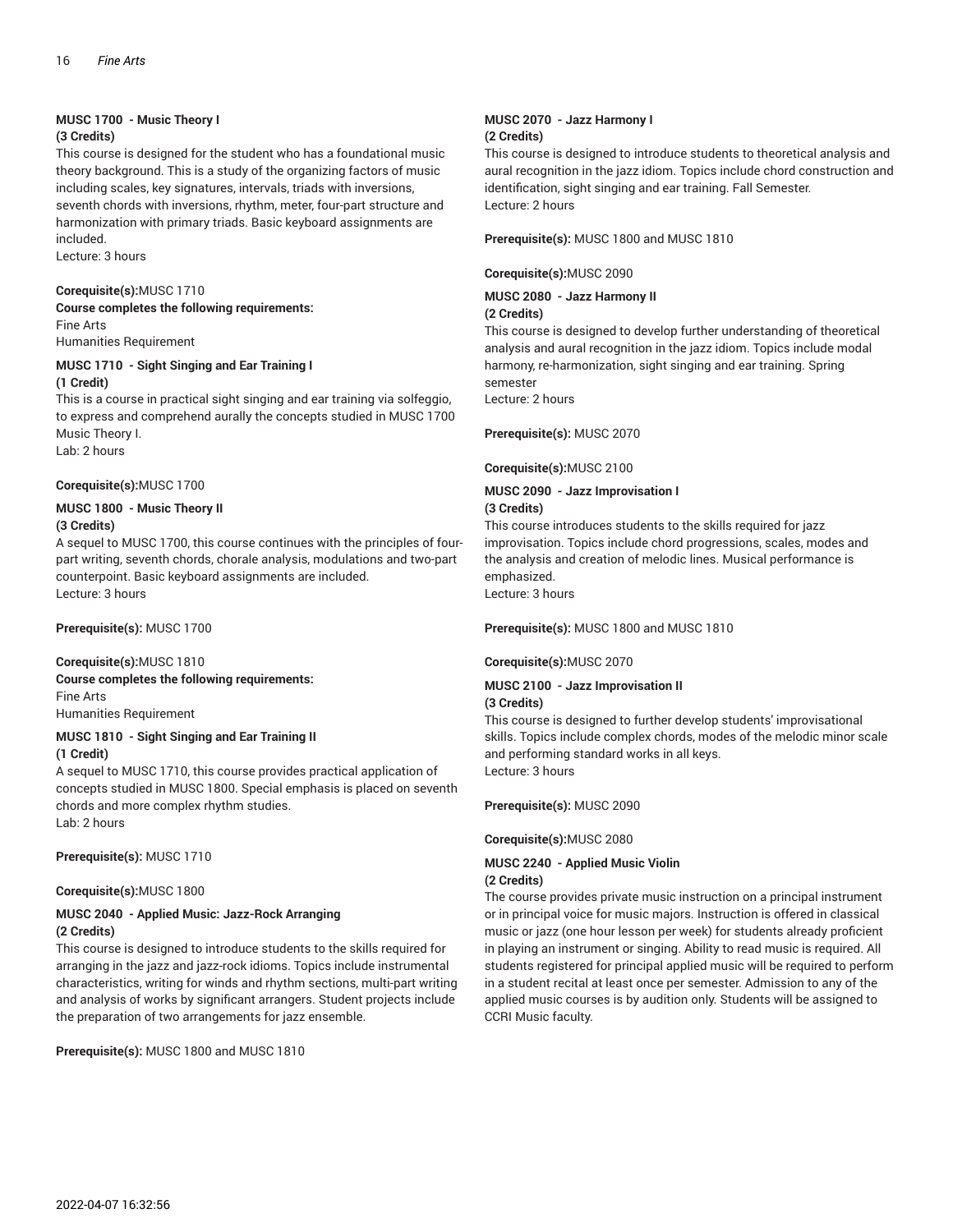#### **MUSC 2242 - Applied Music Violin-Secondary (1 Credit)**

Private music instruction on a second instrument or in voice for music majors, or private music instruction for non-majors wishing to study an instrument or voice for credit. Instruction is offered in classical music or jazz (one half-hour lesson per week) for students with basic proficiency in playing an instrument or singing. Elementary ability to read music is necessary. All students are required to perform in a student recital at least once per semester. Admission is by audition only. Students are assigned to CCRI Music faculty.

#### **MUSC 2250 - Applied Music Violin (2 Credits)**

The course provides private music instruction on a principal instrument or in principal voice for music majors. Instruction is offered in classical music or jazz (one hour lesson per week) for students already proficient in playing an instrument or singing. Ability to read music is required. All students registered for principal applied music will be required to perform in a student recital at least once per semester. Admission to any of the applied music courses is by audition only. Students will be assigned to CCRI Music faculty.

#### **MUSC 2252 - Applied Music Violin-Secondary (1 Credit)**

Private music instruction on a second instrument or in voice for music majors, or private music instruction for non-majors wishing to study an instrument or voice for credit. Instruction is offered in classical music or jazz (one half-hour lesson per week) for students with basic proficiency in playing an instrument or singing. Elementary ability to read music is necessary. All students are required to perform in a student recital at least once per semester. Admission is by audition only. Students are assigned to CCRI Music faculty.

#### **MUSC 2260 - Applied Music Viola III (2 Credits)**

The course provides private music instruction on a principal instrument or in principal voice for music majors. Instruction is offered in classical music or jazz (one hour lesson per week) for students already proficient in playing an instrument or singing. Ability to read music is required. All students registered for principal applied music will be required to perform in a student recital at least once per semester. Admission to any of the applied music courses is by audition only. Students will be assigned to CCRI Music faculty.

#### **MUSC 2262 - Applied Music Viola-Secondary (1 Credit)**

Private music instruction on a second instrument or in voice for music majors, or private music instruction for non-majors wishing to study an instrument or voice for credit. Instruction is offered in classical music or jazz (one half-hour lesson per week) for students with basic proficiency in playing an instrument or singing. Elementary ability to read music is necessary. All students are required to perform in a student recital at least once per semester. Admission is by audition only. Students are assigned to CCRI Music faculty.

#### **MUSC 2270 - Applied Music Viola IV (2 Credits)**

The course provides private music instruction on a principal instrument or in principal voice for music majors. Instruction is offered in classical music or jazz (one hour lesson per week) for students already proficient in playing an instrument or singing. Ability to read music is required. All students registered for principal applied music will be required to perform in a student recital at least once per semester. Admission to any of the applied music courses is by audition only. Students will be assigned to CCRI Music faculty.

#### **MUSC 2272 - Applied Music Viola-Secondary (1 Credit)**

Private music instruction on a second instrument or in voice for music majors, or private music instruction for non-majors wishing to study an instrument or voice for credit. Instruction is offered in classical music or jazz (one half-hour lesson per week) for students with basic proficiency in playing an instrument or singing. Elementary ability to read music is necessary. All students are required to perform in a student recital at least once per semester. Admission is by audition only. Students are assigned to CCRI Music faculty.

#### **MUSC 2280 - Applied Music Violoncello (2 Credits)**

The course provides private music instruction on a principal instrument or in principal voice for music majors. Instruction is offered in classical music or jazz (one hour lesson per week) for students already proficient in playing an instrument or singing. Ability to read music is required. All students registered for principal applied music will be required to perform in a student recital at least once per semester. Admission to any of the applied music courses is by audition only. Students will be assigned to CCRI Music faculty.

#### **MUSC 2282 - Applied Music Violoncello-Secondary (1 Credit)**

Private music instruction on a second instrument or in voice for music majors, or private music instruction for non-majors wishing to study an instrument or voice for credit. Instruction is offered in classical music or jazz (one half-hour lesson per week) for students with basic proficiency in playing an instrument or singing. Elementary ability to read music is necessary. All students are required to perform in a student recital at least once per semester. Admission is by audition only. Students are assigned to CCRI Music faculty.

#### **MUSC 2290 - Applied Music Violoncello (2 Credits)**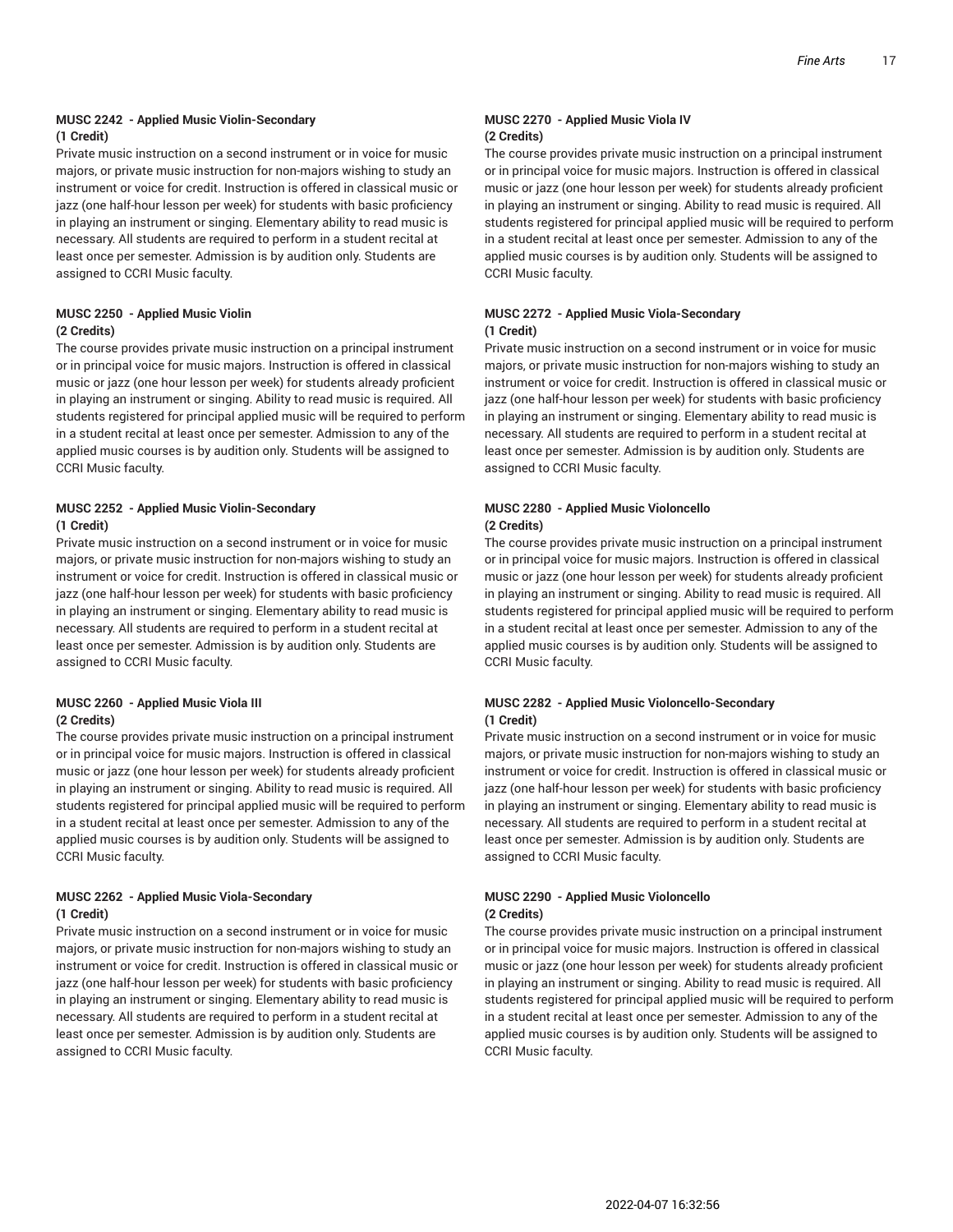#### **MUSC 2292 - Applied Music Violoncello-Secondary (1 Credit)**

Private music instruction on a second instrument or in voice for music majors, or private music instruction for non-majors wishing to study an instrument or voice for credit. Instruction is offered in classical music or jazz (one half-hour lesson per week) for students with basic proficiency in playing an instrument or singing. Elementary ability to read music is necessary. All students are required to perform in a student recital at least once per semester. Admission is by audition only. Students are assigned to CCRI Music faculty.

#### **MUSC 2300 - Applied Music String/Electric Bass (2 Credits)**

The course provides private music instruction on a principal instrument or in principal voice for music majors. Instruction is offered in classical music or jazz (one hour lesson per week) for students already proficient in playing an instrument or singing. Ability to read music is required. All students registered for principal applied music will be required to perform in a student recital at least once per semester. Admission to any of the applied music courses is by audition only. Students will be assigned to CCRI Music faculty.

#### **MUSC 2302 - Applied Music String/Electric Bass-Secondary (1 Credit)**

Private music instruction on a second instrument or in voice for music majors, or private music instruction for non-majors wishing to study an instrument or voice for credit. Instruction is offered in classical music or jazz (one half-hour lesson per week) for students with basic proficiency in playing an instrument or singing. Elementary ability to read music is necessary. All students are required to perform in a student recital at least once per semester. Admission is by audition only. Students are assigned to CCRI Music faculty.

#### **MUSC 2310 - Applied Music String/Electric Bass (2 Credits)**

The course provides private music instruction on a principal instrument or in principal voice for music majors. Instruction is offered in classical music or jazz (one hour lesson per week) for students already proficient in playing an instrument or singing. Ability to read music is required. All students registered for principal applied music will be required to perform in a student recital at least once per semester. Admission to any of the applied music courses is by audition only. Students will be assigned to CCRI Music faculty.

#### **MUSC 2312 - Applied Music String/Electric Bass-Secondary (1 Credit)**

Private music instruction on a second instrument or in voice for music majors, or private music instruction for non-majors wishing to study an instrument or voice for credit. Instruction is offered in classical music or jazz (one half-hour lesson per week) for students with basic proficiency in playing an instrument or singing. Elementary ability to read music is necessary. All students are required to perform in a student recital at least once per semester. Admission is by audition only. Students are assigned to CCRI Music faculty.

#### **MUSC 2320 - Applied Music Flute (2 Credits)**

The course provides private music instruction on a principal instrument or in principal voice for music majors. Instruction is offered in classical music or jazz (one hour lesson per week) for students already proficient in playing an instrument or singing. Ability to read music is required. All students registered for principal applied music will be required to perform in a student recital at least once per semester. Admission to any of the applied music courses is by audition only. Students will be assigned to CCRI Music faculty.

#### **MUSC 2322 - Applied Music Flute-Secondary (1 Credit)**

Private music instruction on a second instrument or in voice for music majors, or private music instruction for non-majors wishing to study an instrument or voice for credit. Instruction is offered in classical music or jazz (one half-hour lesson per week) for students with basic proficiency in playing an instrument or singing. Elementary ability to read music is necessary. All students are required to perform in a student recital at least once per semester. Admission is by audition only. Students are assigned to CCRI Music faculty.

#### **MUSC 2330 - Applied Music Flute (2 Credits)**

The course provides private music instruction on a principal instrument or in principal voice for music majors. Instruction is offered in classical music or jazz (one hour lesson per week) for students already proficient in playing an instrument or singing. Ability to read music is required. All students registered for principal applied music will be required to perform in a student recital at least once per semester. Admission to any of the applied music courses is by audition only. Students will be assigned to CCRI Music faculty.

#### **MUSC 2332 - Applied Music Flute-Secondary (1 Credit)**

Private music instruction on a second instrument or in voice for music majors, or private music instruction for non-majors wishing to study an instrument or voice for credit. Instruction is offered in classical music or jazz (one half-hour lesson per week) for students with basic proficiency in playing an instrument or singing. Elementary ability to read music is necessary. All students are required to perform in a student recital at least once per semester. Admission is by audition only. Students are assigned to CCRI Music faculty.

#### **MUSC 2340 - Applied Music Oboe III (2 Credits)**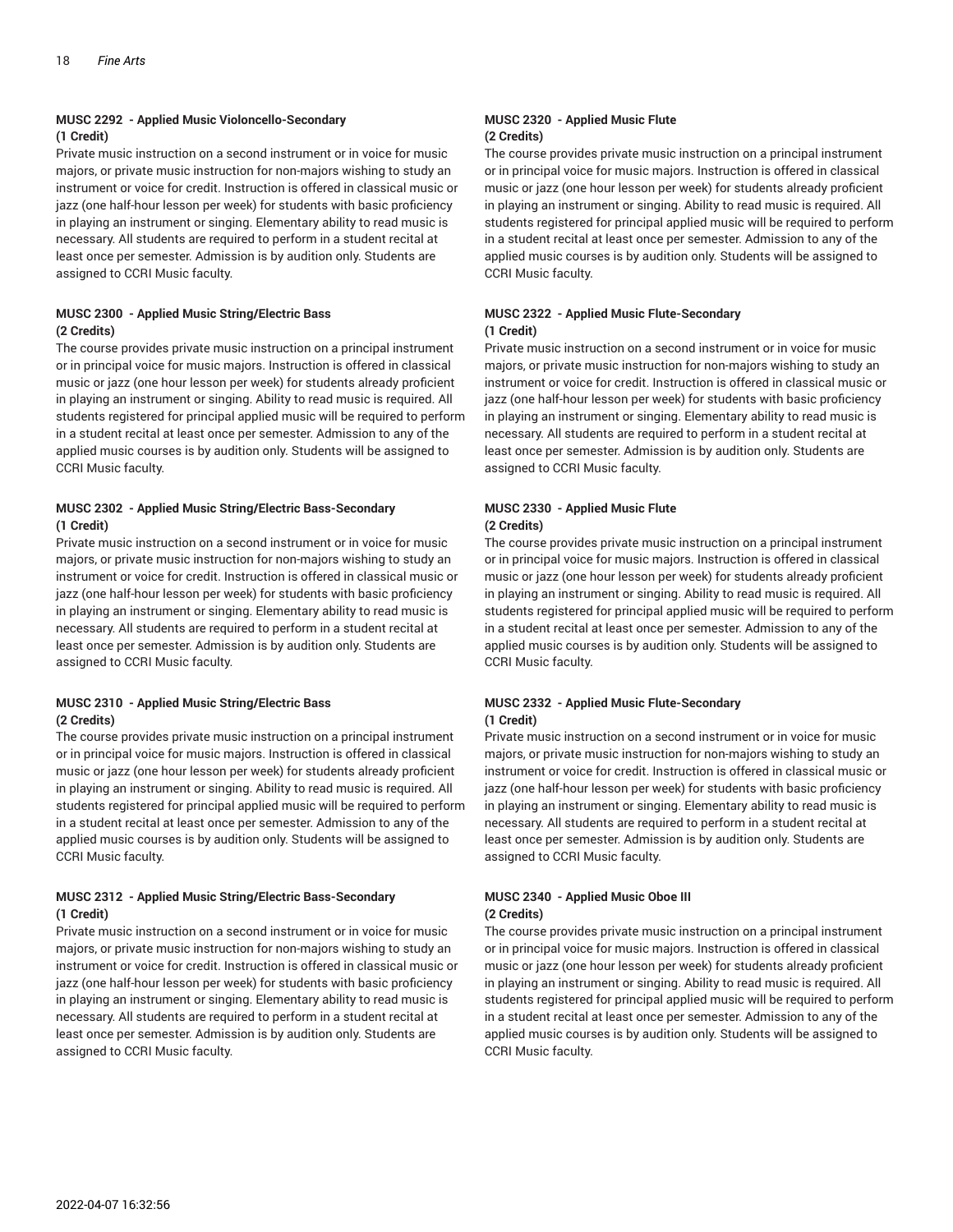#### **MUSC 2342 - Applied Music Oboe-Secondary (1 Credit)**

Private music instruction on a second instrument or in voice for music majors, or private music instruction for non-majors wishing to study an instrument or voice for credit. Instruction is offered in classical music or jazz (one half-hour lesson per week) for students with basic proficiency in playing an instrument or singing. Elementary ability to read music is necessary. All students are required to perform in a student recital at least once per semester. Admission is by audition only. Students are assigned to CCRI Music faculty.

#### **MUSC 2350 - Applied Music Oboe IV (2 Credits)**

The course provides private music instruction on a principal instrument or in principal voice for music majors. Instruction is offered in classical music or jazz (one hour lesson per week) for students already proficient in playing an instrument or singing. Ability to read music is required. All students registered for principal applied music will be required to perform in a student recital at least once per semester. Admission to any of the applied music courses is by audition only. Students will be assigned to CCRI Music faculty.

#### **MUSC 2352 - Applied Music Oboe-Secondary (1 Credit)**

Private music instruction on a second instrument or in voice for music majors, or private music instruction for non-majors wishing to study an instrument or voice for credit. Instruction is offered in classical music or jazz (one half-hour lesson per week) for students with basic proficiency in playing an instrument or singing. Elementary ability to read music is necessary. All students are required to perform in a student recital at least once per semester. Admission is by audition only. Students are assigned to CCRI Music faculty.

#### **MUSC 2360 - Applied Music Clarinet (2 Credits)**

The course provides private music instruction on a principal instrument or in principal voice for music majors. Instruction is offered in classical music or jazz (one hour lesson per week) for students already proficient in playing an instrument or singing. Ability to read music is required. All students registered for principal applied music will be required to perform in a student recital at least once per semester. Admission to any of the applied music courses is by audition only. Students will be assigned to CCRI Music faculty.

#### **MUSC 2362 - Applied Music Clarinet-Secondary (1 Credit)**

Private music instruction on a second instrument or in voice for music majors, or private music instruction for non-majors wishing to study an instrument or voice for credit. Instruction is offered in classical music or jazz (one half-hour lesson per week) for students with basic proficiency in playing an instrument or singing. Elementary ability to read music is necessary. All students are required to perform in a student recital at least once per semester. Admission is by audition only. Students are assigned to CCRI Music faculty.

#### **MUSC 2370 - Applied Music Clarinet (2 Credits)**

The course provides private music instruction on a principal instrument or in principal voice for music majors. Instruction is offered in classical music or jazz (one hour lesson per week) for students already proficient in playing an instrument or singing. Ability to read music is required. All students registered for principal applied music will be required to perform in a student recital at least once per semester. Admission to any of the applied music courses is by audition only. Students will be assigned to CCRI Music faculty.

#### **MUSC 2372 - Applied Music Clarinet-Secondary (1 Credit)**

Private music instruction on a second instrument or in voice for music majors, or private music instruction for non-majors wishing to study an instrument or voice for credit. Instruction is offered in classical music or jazz (one half-hour lesson per week) for students with basic proficiency in playing an instrument or singing. Elementary ability to read music is necessary. All students are required to perform in a student recital at least once per semester. Admission is by audition only. Students are assigned to CCRI Music faculty.

#### **MUSC 2380 - Applied Music Bassoon (2 Credits)**

The course provides private music instruction on a principal instrument or in principal voice for music majors. Instruction is offered in classical music or jazz (one hour lesson per week) for students already proficient in playing an instrument or singing. Ability to read music is required. All students registered for principal applied music will be required to perform in a student recital at least once per semester. Admission to any of the applied music courses is by audition only. Students will be assigned to CCRI Music faculty.

#### **MUSC 2382 - Applied Music Bassoon-Secondary (1 Credit)**

Private music instruction on a second instrument or in voice for music majors, or private music instruction for non-majors wishing to study an instrument or voice for credit. Instruction is offered in classical music or jazz (one half-hour lesson per week) for students with basic proficiency in playing an instrument or singing. Elementary ability to read music is necessary. All students are required to perform in a student recital at least once per semester. Admission is by audition only. Students are assigned to CCRI Music faculty.

#### **MUSC 2390 - Applied Music Bassoon (2 Credits)**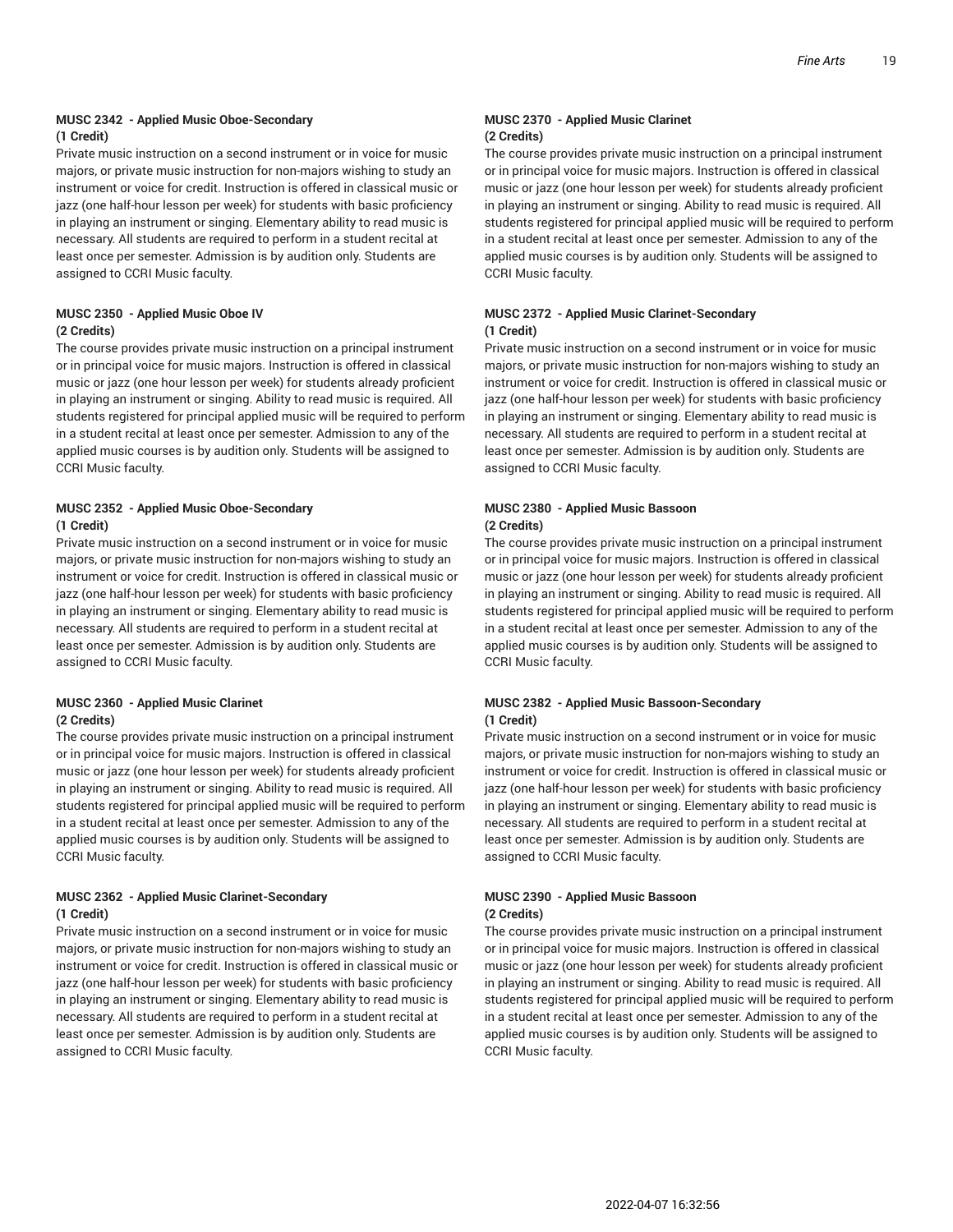#### **MUSC 2392 - Applied Music Bassoon-Secondary (1 Credit)**

Private music instruction on a second instrument or in voice for music majors, or private music instruction for non-majors wishing to study an instrument or voice for credit. Instruction is offered in classical music or jazz (one half-hour lesson per week) for students with basic proficiency in playing an instrument or singing. Elementary ability to read music is necessary. All students are required to perform in a student recital at least once per semester. Admission is by audition only. Students are assigned to CCRI Music faculty.

#### **MUSC 2400 - Applied Music Trumpet (2 Credits)**

The course provides private music instruction on a principal instrument or in principal voice for music majors. Instruction is offered in classical music or jazz (one hour lesson per week) for students already proficient in playing an instrument or singing. Ability to read music is required. All students registered for principal applied music will be required to perform in a student recital at least once per semester. Admission to any of the applied music courses is by audition only. Students will be assigned to CCRI Music faculty.

#### **MUSC 2402 - Applied Music Trumpet-Secondary (1 Credit)**

Private music instruction on a second instrument or in voice for music majors, or private music instruction for non-majors wishing to study an instrument or voice for credit. Instruction is offered in classical music or jazz (one half-hour lesson per week) for students with basic proficiency in playing an instrument or singing. Elementary ability to read music is necessary. All students are required to perform in a student recital at least once per semester. Admission is by audition only. Students are assigned to CCRI Music faculty.

#### **MUSC 2410 - Applied Music Trumpet (2 Credits)**

The course provides private music instruction on a principal instrument or in principal voice for music majors. Instruction is offered in classical music or jazz (one hour lesson per week) for students already proficient in playing an instrument or singing. Ability to read music is required. All students registered for principal applied music will be required to perform in a student recital at least once per semester. Admission to any of the applied music courses is by audition only. Students will be assigned to CCRI Music faculty.

#### **MUSC 2412 - Applied Music Trumpet-Secondary (1 Credit)**

Private music instruction on a second instrument or in voice for music majors, or private music instruction for non-majors wishing to study an instrument or voice for credit. Instruction is offered in classical music or jazz (one half-hour lesson per week) for students with basic proficiency in playing an instrument or singing. Elementary ability to read music is necessary. All students are required to perform in a student recital at least once per semester. Admission is by audition only. Students are assigned to CCRI Music faculty.

#### **MUSC 2420 - Applied Music French Horn (2 Credits)**

The course provides private music instruction on a principal instrument or in principal voice for music majors. Instruction is offered in classical music or jazz (one hour lesson per week) for students already proficient in playing an instrument or singing. Ability to read music is required. All students registered for principal applied music will be required to perform in a student recital at least once per semester. Admission to any of the applied music courses is by audition only. Students will be assigned to CCRI Music faculty.

#### **MUSC 2422 - Applied Music French Horn-Secondary (1 Credit)**

Private music instruction on a second instrument or in voice for music majors, or private music instruction for non-majors wishing to study an instrument or voice for credit. Instruction is offered in classical music or jazz (one half-hour lesson per week) for students with basic proficiency in playing an instrument or singing. Elementary ability to read music is necessary. All students are required to perform in a student recital at least once per semester. Admission is by audition only. Students are assigned to CCRI Music faculty.

#### **MUSC 2430 - Applied Music French Horn (2 Credits)**

The course provides private music instruction on a principal instrument or in principal voice for music majors. Instruction is offered in classical music or jazz (one hour lesson per week) for students already proficient in playing an instrument or singing. Ability to read music is required. All students registered for principal applied music will be required to perform in a student recital at least once per semester. Admission to any of the applied music courses is by audition only. Students will be assigned to CCRI Music faculty.

#### **MUSC 2432 - Applied Music French Horn-Secondary (1 Credit)**

Private music instruction on a second instrument or in voice for music majors, or private music instruction for non-majors wishing to study an instrument or voice for credit. Instruction is offered in classical music or jazz (one half-hour lesson per week) for students with basic proficiency in playing an instrument or singing. Elementary ability to read music is necessary. All students are required to perform in a student recital at least once per semester. Admission is by audition only. Students are assigned to CCRI Music faculty.

#### **MUSC 2440 - Applied Music Trombone (2 Credits)**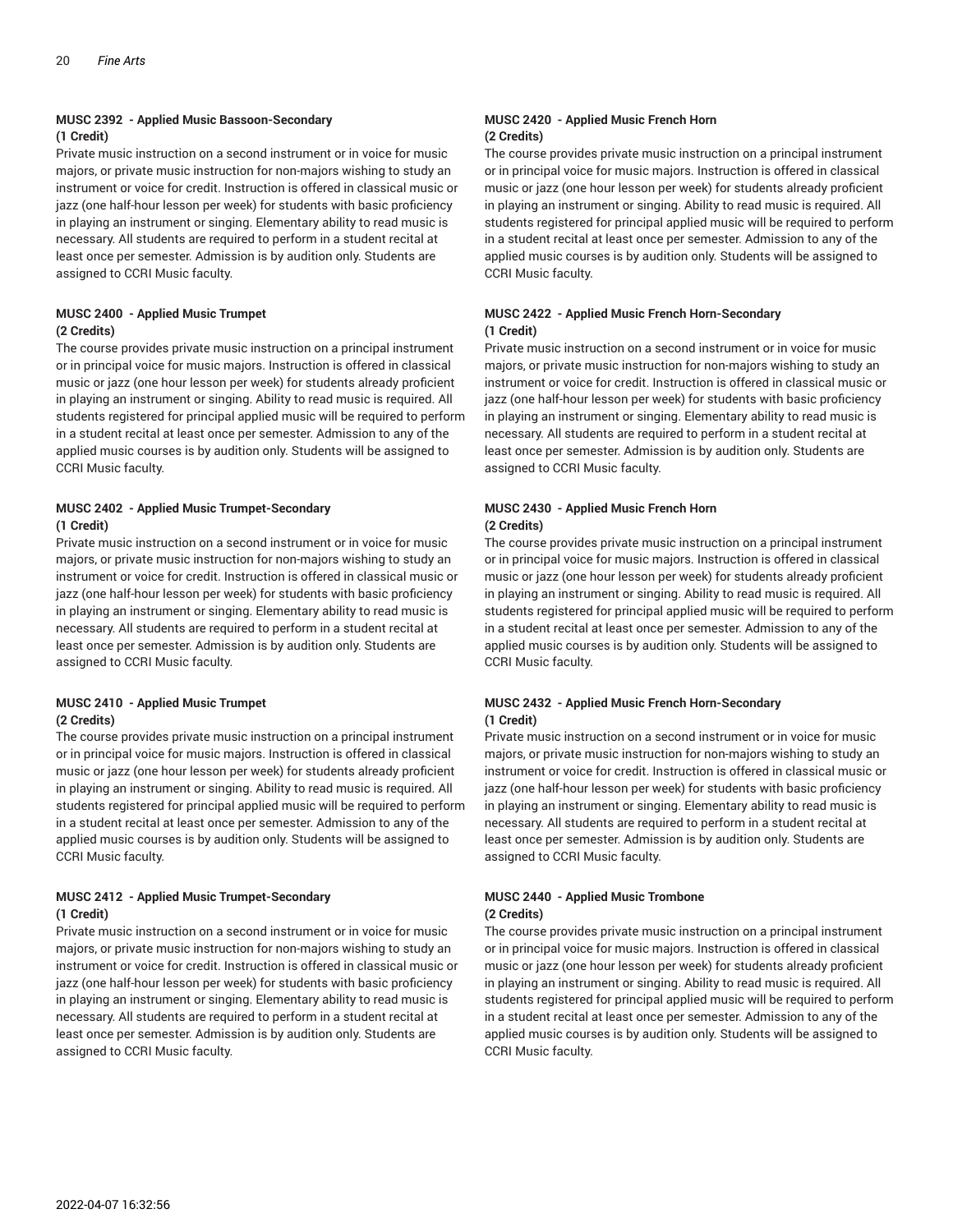#### **MUSC 2442 - Applied Music Trombone-Secondary (1 Credit)**

Private music instruction on a second instrument or in voice for music majors, or private music instruction for non-majors wishing to study an instrument or voice for credit. Instruction is offered in classical music or jazz (one half-hour lesson per week) for students with basic proficiency in playing an instrument or singing. Elementary ability to read music is necessary. All students are required to perform in a student recital at least once per semester. Admission is by audition only. Students are assigned to CCRI Music faculty.

#### **MUSC 2450 - Applied Music Trombone (2 Credits)**

The course provides private music instruction on a principal instrument or in principal voice for music majors. Instruction is offered in classical music or jazz (one hour lesson per week) for students already proficient in playing an instrument or singing. Ability to read music is required. All students registered for principal applied music will be required to perform in a student recital at least once per semester. Admission to any of the applied music courses is by audition only. Students will be assigned to CCRI Music faculty.

#### **MUSC 2452 - Applied Music Trombone-Secondary (1 Credit)**

Private music instruction on a second instrument or in voice for music majors, or private music instruction for non-majors wishing to study an instrument or voice for credit. Instruction is offered in classical music or jazz (one half-hour lesson per week) for students with basic proficiency in playing an instrument or singing. Elementary ability to read music is necessary. All students are required to perform in a student recital at least once per semester. Admission is by audition only. Students are assigned to CCRI Music faculty.

#### **MUSC 2460 - Applied Music Tuba/Euphonium (2 Credits)**

The course provides private music instruction on a principal instrument or in principal voice for music majors. Instruction is offered in classical music or jazz (one hour lesson per week) for students already proficient in playing an instrument or singing. Ability to read music is required. All students registered for principal applied music will be required to perform in a student recital at least once per semester. Admission to any of the applied music courses is by audition only. Students will be assigned to CCRI Music faculty.

#### **MUSC 2462 - Applied Music Tuba/Euphonium-Secondary (1 Credit)**

Private music instruction on a second instrument or in voice for music majors, or private music instruction for non-majors wishing to study an instrument or voice for credit. Instruction is offered in classical music or jazz (one half-hour lesson per week) for students with basic proficiency in playing an instrument or singing. Elementary ability to read music is necessary. All students are required to perform in a student recital at least once per semester. Admission is by audition only. Students are assigned to CCRI Music faculty.

#### **MUSC 2470 - Applied Music Tuba/Euphonium (2 Credits)**

The course provides private music instruction on a principal instrument or in principal voice for music majors. Instruction is offered in classical music or jazz (one hour lesson per week) for students already proficient in playing an instrument or singing. Ability to read music is required. All students registered for principal applied music will be required to perform in a student recital at least once per semester. Admission to any of the applied music courses is by audition only. Students will be assigned to CCRI Music faculty.

#### **MUSC 2472 - Applied Music Tuba/Euphonium-Secondary (1 Credit)**

Private music instruction on a second instrument or in voice for music majors, or private music instruction for non-majors wishing to study an instrument or voice for credit. Instruction is offered in classical music or jazz (one half-hour lesson per week) for students with basic proficiency in playing an instrument or singing. Elementary ability to read music is necessary. All students are required to perform in a student recital at least once per semester. Admission is by audition only. Students are assigned to CCRI Music faculty.

#### **MUSC 2480 - Applied Music Percussion (2 Credits)**

The course provides private music instruction on a principal instrument or in principal voice for music majors. Instruction is offered in classical music or jazz (one hour lesson per week) for students already proficient in playing an instrument or singing. Ability to read music is required. All students registered for principal applied music will be required to perform in a student recital at least once per semester. Admission to any of the applied music courses is by audition only. Students will be assigned to CCRI Music faculty.

#### **MUSC 2482 - Applied Music Percussion-Secondary (1 Credit)**

Private music instruction on a second instrument or in voice for music majors, or private music instruction for non-majors wishing to study an instrument or voice for credit. Instruction is offered in classical music or jazz (one half-hour lesson per week) for students with basic proficiency in playing an instrument or singing. Elementary ability to read music is necessary. All students are required to perform in a student recital at least once per semester. Admission is by audition only. Students are assigned to CCRI Music faculty.

#### **MUSC 2490 - Applied Music Percussion (2 Credits)**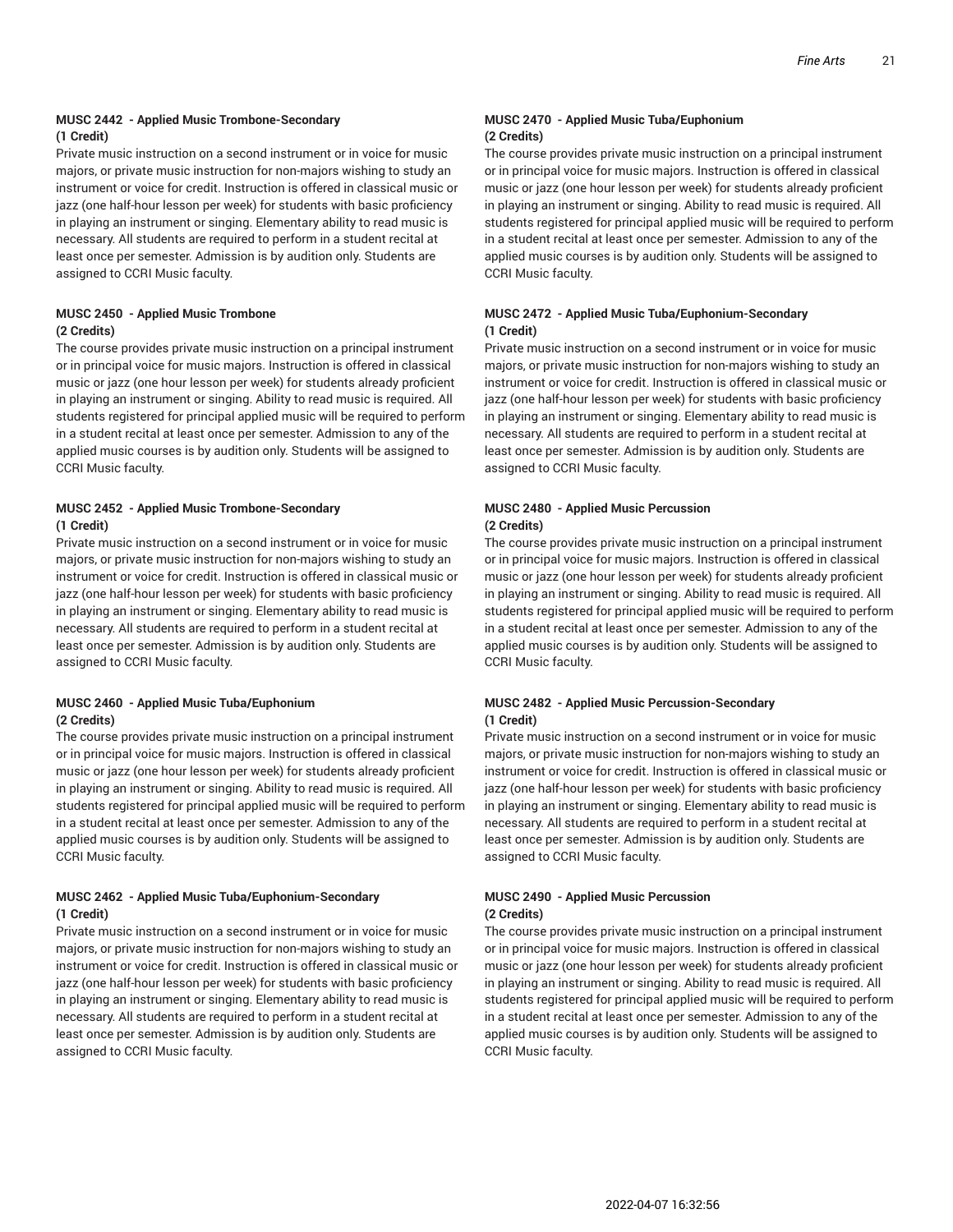#### **MUSC 2492 - Applied Music Percussion-Secondary (1 Credit)**

Private music instruction on a second instrument or in voice for music majors, or private music instruction for non-majors wishing to study an instrument or voice for credit. Instruction is offered in classical music or jazz (one half-hour lesson per week) for students with basic proficiency in playing an instrument or singing. Elementary ability to read music is necessary. All students are required to perform in a student recital at least once per semester. Admission is by audition only. Students are assigned to CCRI Music faculty.

#### **MUSC 2500 - Applied Music Piano (2 Credits)**

The course provides private music instruction on a principal instrument or in principal voice for music majors. Instruction is offered in classical music or jazz (one hour lesson per week) for students already proficient in playing an instrument or singing. Ability to read music is required. All students registered for principal applied music will be required to perform in a student recital at least once per semester. Admission to any of the applied music courses is by audition only. Students will be assigned to CCRI Music faculty.

#### **MUSC 2502 - Applied Music Piano-Secondary (1 Credit)**

Private music instruction on a second instrument or in voice for music majors, or private music instruction for non-majors wishing to study an instrument or voice for credit. Instruction is offered in classical music or jazz (one half-hour lesson per week) for students with basic proficiency in playing an instrument or singing. Elementary ability to read music is necessary. All students are required to perform in a student recital at least once per semester. Admission is by audition only. Students are assigned to CCRI Music faculty.

#### **MUSC 2510 - Applied Music Piano (2 Credits)**

The course provides private music instruction on a principal instrument or in principal voice for music majors. Instruction is offered in classical music or jazz (one hour lesson per week) for students already proficient in playing an instrument or singing. Ability to read music is required. All students registered for principal applied music will be required to perform in a student recital at least once per semester. Admission to any of the applied music courses is by audition only. Students will be assigned to CCRI Music faculty.

#### **MUSC 2512 - Applied Music Piano-Secondary (1 Credit)**

Private music instruction on a second instrument or in voice for music majors, or private music instruction for non-majors wishing to study an instrument or voice for credit. Instruction is offered in classical music or jazz (one half-hour lesson per week) for students with basic proficiency in playing an instrument or singing. Elementary ability to read music is necessary. All students are required to perform in a student recital at least once per semester. Admission is by audition only, with a fee for private instruction due at the beginning of the semester and the balance of the instructor's fee to be paid directly to the private teacher. Students are assigned to CCRI music faculty. Apply directly to the Music Department for detailed audition information and dates.

#### **MUSC 2520 - Applied Music Organ (2 Credits)**

The course provides private music instruction on a principal instrument or in principal voice for music majors. Instruction is offered in classical music or jazz (one hour lesson per week) for students already proficient in playing an instrument or singing. Ability to read music is required. All students registered for principal applied music will be required to perform in a student recital at least once per semester. Admission to any of the applied music courses is by audition only. Students will be assigned to CCRI Music faculty.

#### **MUSC 2522 - Applied Music Organ-Secondary (1 Credit)**

Private music instruction on a second instrument or in voice for music majors, or private music instruction for non-majors wishing to study an instrument or voice for credit. Instruction is offered in classical music or jazz (one half-hour lesson per week) for students with basic proficiency in playing an instrument or singing. Elementary ability to read music is necessary. All students are required to perform in a student recital at least once per semester. Admission is by audition only. Students are assigned to CCRI Music faculty.

#### **MUSC 2530 - Applied Music Organ (2 Credits)**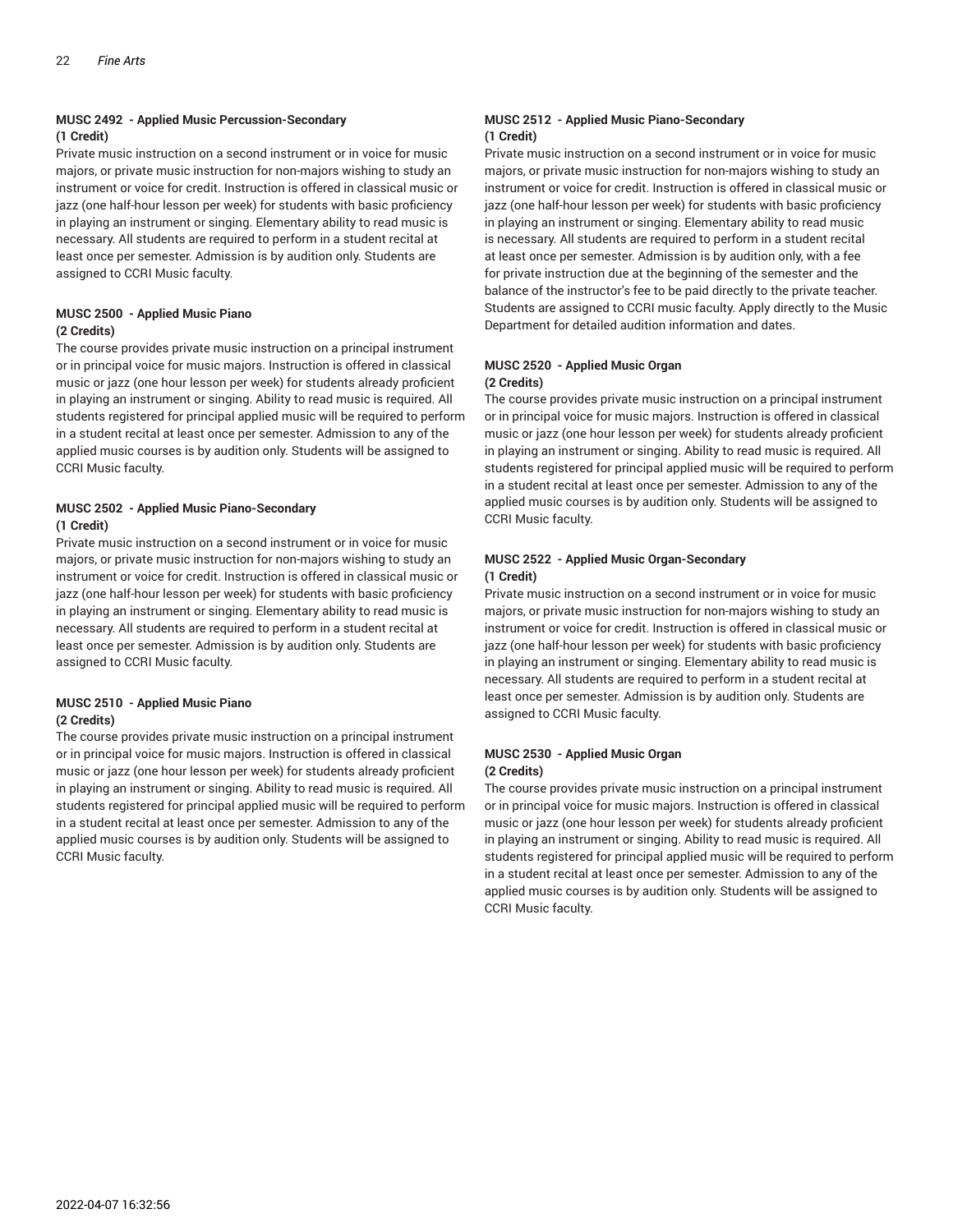#### **MUSC 2532 - Applied Music Organ-Secondary (1 Credit)**

Private music instruction on a second instrument or in voice for music majors, or private music instruction for non-majors wishing to study an instrument or voice for credit. Instruction is offered in classical music or jazz (one half-hour lesson per week) for students with basic proficiency in playing an instrument or singing. Elementary ability to read music is necessary. All students are required to perform in a student recital at least once per semester. Admission is by audition only. Students are assigned to CCRI Music faculty.

#### **MUSC 2540 - Applied Music Voice (2 Credits)**

The course provides private music instruction on a principal instrument or in principal voice for music majors. Instruction is offered in classical music or jazz (one hour lesson per week) for students already proficient in playing an instrument or singing. Ability to read music is required. All students registered for principal applied music will be required to perform in a student recital at least once per semester. Admission to any of the applied music courses is by audition only. Students will be assigned to CCRI Music faculty.

#### **MUSC 2542 - Applied Music Voice-Secondary (1 Credit)**

Private music instruction on a second instrument or in voice for music majors, or private music instruction for non-majors wishing to study an instrument or voice for credit. Instruction is offered in classical music or jazz (one half-hour lesson per week) for students with basic proficiency in playing an instrument or singing. Elementary ability to read music is necessary. All students are required to perform in a student recital at least once per semester. Admission is by audition only. Students are assigned to CCRI Music faculty.

#### **MUSC 2550 - Applied Music Voice (2 Credits)**

The course provides private music instruction on a principal instrument or in principal voice for music majors. Instruction is offered in classical music or jazz (one hour lesson per week) for students already proficient in playing an instrument or singing. Ability to read music is required. All students registered for principal applied music will be required to perform in a student recital at least once per semester. Admission to any of the applied music courses is by audition only. Students will be assigned to CCRI Music faculty.

#### **MUSC 2552 - Applied Music Voice-Secondary (1 Credit)**

Private music instruction on a second instrument or in voice for music majors, or private music instruction for non-majors wishing to study an instrument or voice for credit. Instruction is offered in classical music or jazz (one half-hour lesson per week) for students with basic proficiency in playing an instrument or singing. Elementary ability to read music is necessary. All students are required to perform in a student recital at least once per semester. Admission is by audition only. Students are assigned to CCRI Music faculty.

#### **MUSC 2600 - Applied Music Saxophone III (2 Credits)**

The course provides private music instruction on a principal instrument or in principal voice for music majors. Instruction is offered in classical music or jazz (one hour lesson per week) for students already proficient in playing an instrument or singing. Ability to read music is required. All students registered for principal applied music will be required to perform in a student recital at least once per semester. Admission to any of the applied music courses is by audition only. Students will be assigned to CCRI Music faculty.

Other: 2 hours

#### **MUSC 2602 - Applied Music Saxophone-Secondary (1 Credit)**

Private music instruction on a second instrument or in voice for music majors, or private music instruction for non-majors wishing to study an instrument or voice for credit. Instruction is offered in classical music or jazz (one half-hour lesson per week) for students with basic proficiency in playing an instrument or singing. Elementary ability to read music is necessary. All students are required to perform in a student recital at least once per semester. Admission is by audition only. Students are assigned to CCRI Music faculty.

#### **MUSC 2610 - Applied Music Saxophone (2 Credits)**

The course provides private music instruction on a principal instrument or in principal voice for music majors. Instruction is offered in classical music or jazz (one hour lesson per week) for students already proficient in playing an instrument or singing. Ability to read music is required. All students registered for principal applied music will be required to perform in a student recital at least once per semester. Admission to any of the applied music courses is by audition only. Students will be assigned to CCRI Music faculty.

Other: 2 hours

#### **MUSC 2612 - Applied Music Saxophone-Secondary (1 Credit)**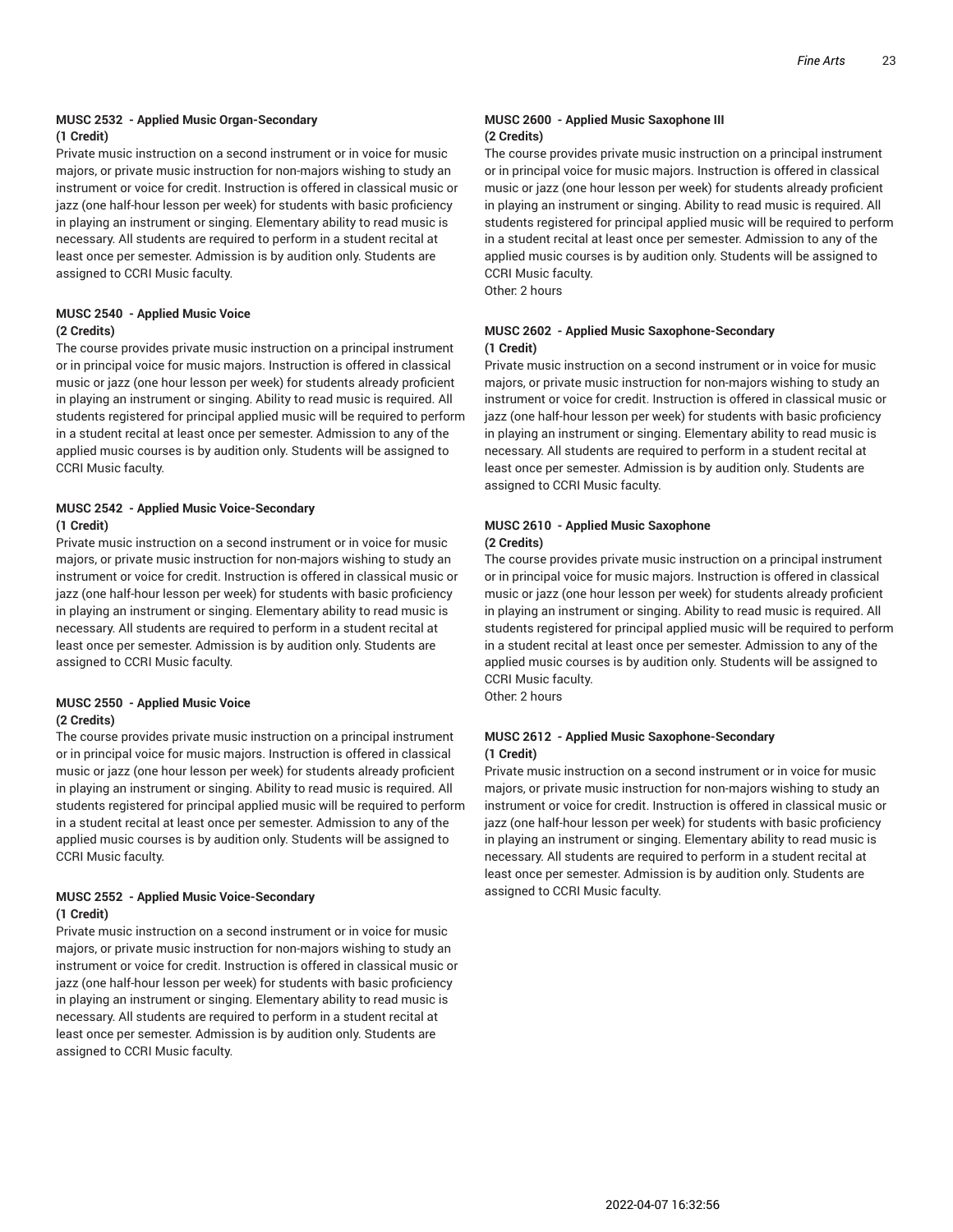### **MUSC 2620 - Applied Music Guitar**

#### **(2 Credits)**

The course provides private music instruction on a principal instrument or in principal voice for music majors. Instruction is offered in classical music or jazz (one hour lesson per week) for students already proficient in playing an instrument or singing. Ability to read music is required. All students registered for principal applied music will be required to perform in a student recital at least once per semester. Admission to any of the applied music courses is by audition only. Students will be assigned to CCRI Music faculty.

Other: 2 hours

#### **MUSC 2622 - Applied Music Guitar-Secondary (1 Credit)**

Private music instruction on a second instrument or in voice for music majors, or private music instruction for non-majors wishing to study an instrument or voice for credit. Instruction is offered in classical music or jazz (one half-hour lesson per week) for students with basic proficiency in playing an instrument or singing. Elementary ability to read music is necessary. All students are required to perform in a student recital at least once per semester. Admission is by audition only. Students are assigned to CCRI Music faculty.

#### **MUSC 2630 - Applied Music Guitar (2 Credits)**

The course provides private music instruction on a principal instrument or in principal voice for music majors. Instruction is offered in classical music or jazz (one hour lesson per week) for students already proficient in playing an instrument or singing. Ability to read music is required. All students registered for principal applied music will be required to perform in a student recital at least once per semester. Admission to any of the applied music courses is by audition only. Students will be assigned to CCRI Music faculty.

Other: 2 hours

#### **MUSC 2632 - Applied Music Guitar-Secondary (1 Credit)**

Private music instruction on a second instrument or in voice for music majors, or private music instruction for non-majors wishing to study an instrument or voice for credit. Instruction is offered in classical music or jazz (one half-hour lesson per week) for students with basic proficiency in playing an instrument or singing. Elementary ability to read music is necessary. All students are required to perform in a student recital at least once per semester. Admission is by audition only. Students are assigned to CCRI Music faculty.

#### **MUSC 2700 - Music Theory III (3 Credits)**

This course involves further study of musical organization to include 18th century polyphony, augmented and Neapolitan sixth chords, borrowed chords and instrumental forms of the 18th and 19th centuries. Basic keyboard assignments are included. Lecture: 3 hours

**Prerequisite(s):** MUSC 1800

#### **Corequisite(s):**MUSC 2710

**Course completes the following requirements:** Fine Arts Humanities Requirement

#### **MUSC 2710 - Sight Singing and Ear Training III (1 Credit)**

This course offers a practical aural/vocal study of the concepts presented in MUSC 2700 with particular emphasis upon non-diatonic pitches and modulation. Lecture: 2 hours

**Prerequisite(s):** MUSC 1810

#### **Corequisite(s):**MUSC 2700

#### **MUSC 2720 - Applied Music - Music Composition (2 Credits)**

This course provides students the opportunity to study music composition on an individual basis with a private instructor. Students pursue either jazz or classical styles beginning with melodic organization, through various tonal concepts, including counterpoint, harmonization, form and instrumentation. Semester projects are presented in written score and performance. Other 1 hour

**Prerequisite(s):** (MUSC 2700 or MUSC 2070) and MUSC 1140

#### **MUSC 2721 - Applied Music Composition 2 (2 Credits)**

This course provides students the opportunity to continue to study music composition on an individual basis with a private instructor. Students will explore writing topics including modulations, transformation methods such as augmentation, rhythmic transformation, inversion and retrograde, and scoring for two or more different instruments. Other: 1 hour

**Prerequisite(s):** MUSC 2720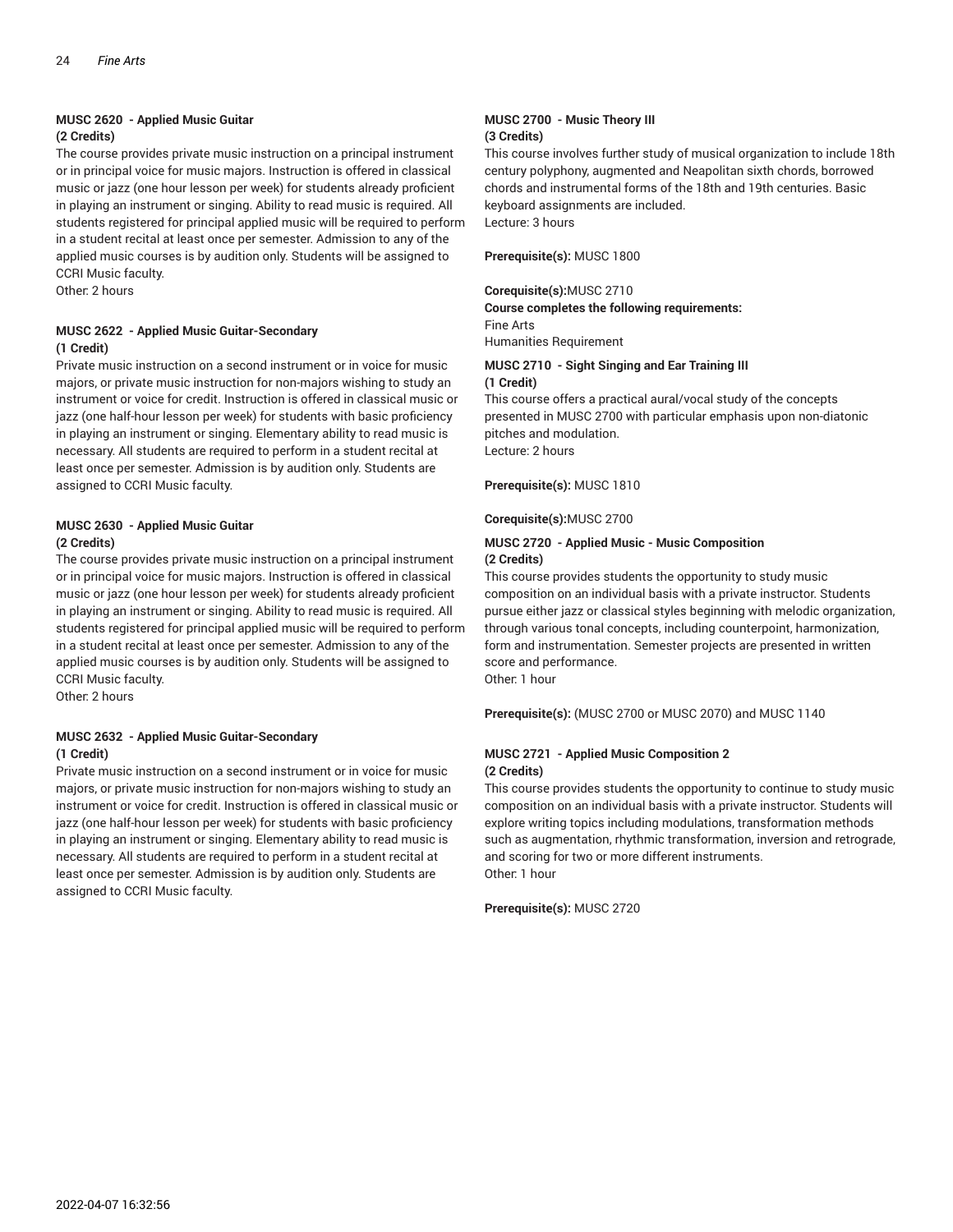#### **MUSC 2800 - Chromatic and Modern Music Theory IV (3 Credits)**

A sequel to MUSC 2700, this course covers topics from the late Romantic period through Impressionism and the 20th century. It offers a continuation of forms, extension of pitch organization, to include serialism, aleatory, sound mass, electronic synthesis, MIDI and minimalism. Basic keyboard assignments are included. Lecture: 3 hours

**Prerequisite(s):** MUSC 2700

#### **Corequisite(s):**MUSC 2810

**Course completes the following requirements:** Fine Arts Humanities Requirement *URI/RIC Transfer General Education Transfer Opportunity: Yes*

#### **MUSC 2810 - Sight Singing and Ear Training IV (1 Credit)**

This is a practical aural and vocal study of the advanced concepts presented in MUSC 2800 – Chromatic and Modern Music Theory IV. Lab: 2 hours

**Prerequisite(s):** MUSC 2710

**Corequisite(s):**MUSC 2800

#### **Theatre**

#### **THEA 1080 - Introduction to Costuming (3 Credits)**

This is a basic course in costume design, including theory and practice, with units on costume history, sewing and construction. (Note: 25 hours of practical costume work within the semester required.) Lecture: 3 hours

#### **THEA 1090 - Introduction to Theatre (3 Credits)**

This course introduces students to the various aspects of theatre, focusing on the ways in which a play script is translated into a full production. Functions of the playwright, actor, director and designers are covered. (May be counted toward the Fine Arts requirement in the Liberal Arts program.)

Lecture: 3 hours

#### **Course completes the following requirements:**

Fine Arts Gen.Ed. Ability 2B Gen.Ed. Ability 4A Humanities Requirement *URI/RIC Transfer General Education Transfer Opportunity: Yes*

#### **THEA 1120 - Stagecraft (3 Credits)**

This course is a survey of various aspects of technical theatre with emphasis on set design, scenic construction, scenic painting and properties. An artistic approach to a unified production concept is stressed. (Note: 25 shop hours within the semester required.) Lecture: 3 hours

#### **THEA 1125 - Play Analysis for Production (3 Credits)**

This course is designed to equip students with skills necessary to use a script as a "blueprint" for production, including research, analysis and interpretation. It gives an overview of different historical eras, elements of script analysis and utilization of these elements by directors, designers and actors.

Lecture: 3 hours

#### **THEA 1126 - Diverse Voices in Contemporary Theatre (3 Credits)**

This course is intended to engage students in discovering the significant ideas, vibrant characters and universal themes of multiculturalism through the lens of theatre. Plays to be studied will include, but are not limited to, the works of Wilson, Nottage, Diamond, Norris, Hwang, Hudes, Lopez, Cruz and Rivera. Emphasis is on the social, cultural and philosophical implications in the representative plays. Lecture: 3 hours

#### **THEA 1130 - Origins of Theatre (3 Credits)**

This is a lecture course emphasizing the development of theatre in Western and Eastern civilization. Included are various theatrical forms and styles as reflections of the historical periods in which they grew. Lecture: 3 hours

#### **Course completes the following requirements:**

Fine Arts Gen.Ed. Ability 2A Gen.Ed. Ability 4A Humanities Requirement *URI/RIC Transfer General Education Transfer Opportunity: Yes*

### **THEA 1140 - Acting I**

### **(3 Credits)**

This is a beginning course in acting techniques. Students participate in a variety of theatre exercises, improvisations and scenes with the purpose of self-discovery leading to character development and interpretation. Lecture: 3 hours

#### **THEA 1150 - Theatre for Children (3 Credits)**

This course acquaints students with theory and basic practices in working with children as participants in dramatic activities and with preparing theatrical productions for the child audience. Topics include creative dramatics, improvisational games, story dramatization, puppetry, script selection and analysis and play production. Students apply principles discussed to the preparation of a children's theatre production for public performance.

Lecture: 3 hours